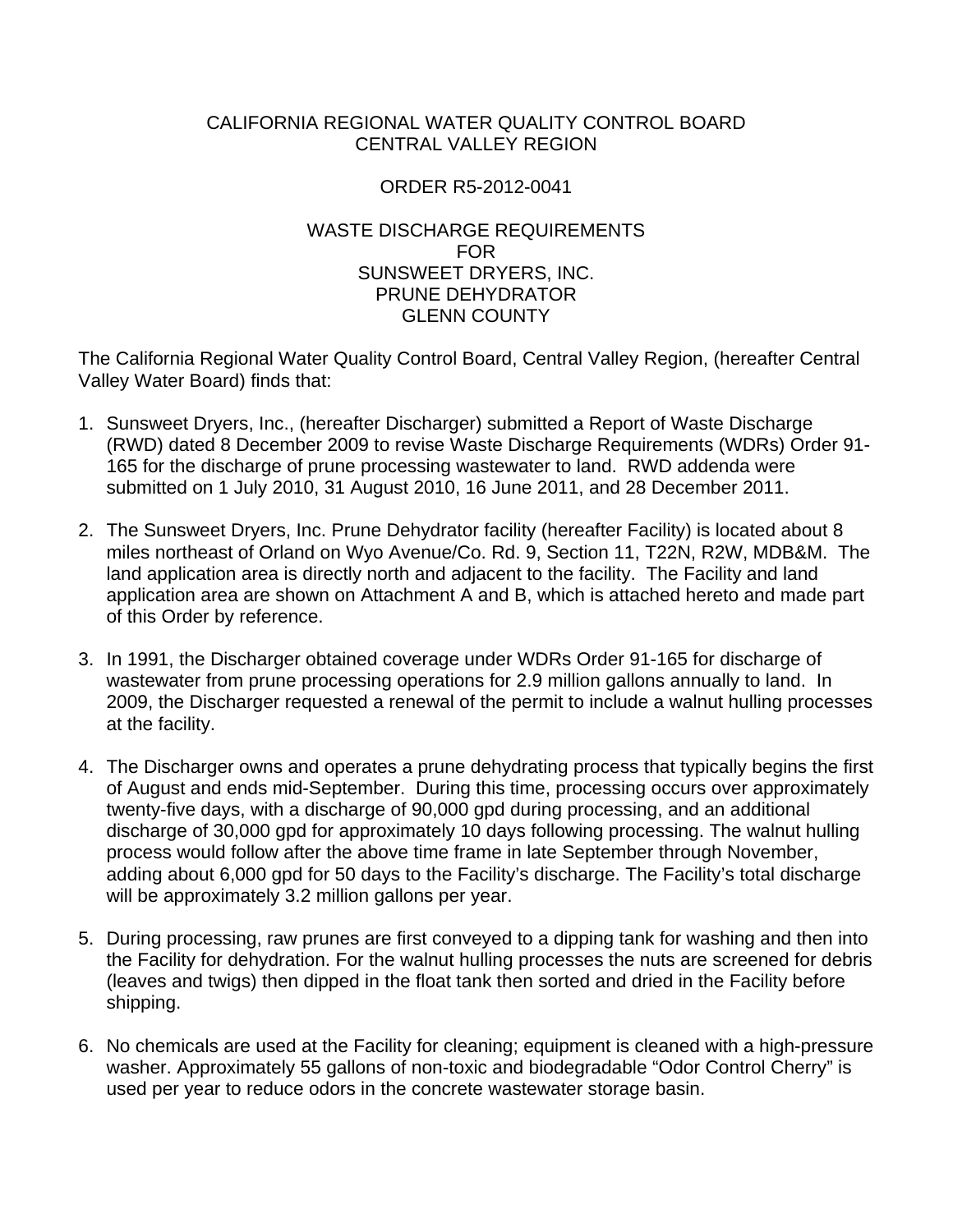- 7. Wastewater generated at the Facility is a combination of three waste streams: (1) rinse water from the prune dipping tank, (2) rinse water from walnut float tank, and (3) water generated from equipment wash down.
- 8. Wastewater is stored at the Facility in a concrete storage basin until a sufficient quantity is generated for transfer to the 26-acre land application area. Wastewater is transported to the land application site via pipeline; wastewater is discharged via check valves and is mixed with irrigation water, which is discharged to the land application site at the same time.
- 9. Wastewater flows from 2009 to 2011 are presented below.

| Season | <b>Processing Days</b> | Gallons /Day<br>(max) | Total Discharge (gallons) |
|--------|------------------------|-----------------------|---------------------------|
| 2011   | 57                     | 86,200                | 1,486,800                 |
| 2010   | 27                     | 42,437                | 1,145,800                 |
| 2009   | 29                     | 7,992                 | 231,770                   |

10. The total volume of wastewater and supplemental irrigation water (measured in inches over the application area) applied each year at the 26-acre land application area is as follows:

|                         | <b>Total Annual</b> | <b>Total Depth of Wastewater</b> |
|-------------------------|---------------------|----------------------------------|
|                         | Discharge (gallons) | Applied Each Year (inches)       |
| Wastewater (current)    | 1,486,800           |                                  |
| Wastewater (future)     | 3,200,000           | 5                                |
| <b>Irrigation Water</b> | 22,460,520          | 32                               |

11. The Discharger sampled the source well water on 6/22/2010, and the data is summarized below:

| Parameter                      | <u>Grab</u> | Units    |
|--------------------------------|-------------|----------|
| Nitrate as N                   | .27         | mg/L     |
| <b>Total Kjeldahl Nitrogen</b> | 0.8         | mg/L     |
| Ammonia                        | 0.1         | mg/L     |
| <b>Total Dissolved Solids</b>  | 205         | mg/L     |
| <b>Fixed Dissolved Solids</b>  | 186         | mg/L     |
| <b>Specific Conductance</b>    | 365         | umhos/cm |
| Chloride                       | 15.7        | mg/L     |
| Sulfate                        | 2.0         | mg/L     |
| Alkalinity as $CaCO3$          | 179         | mg/L     |
| <b>Bicarbonate</b>             | 219         | mg/L     |
| Carbonate                      | <b>ND</b>   | mg/L     |
| Calcium                        | 22.1        | mg/L     |
| Magnesium                      | 10.2        | mg/L     |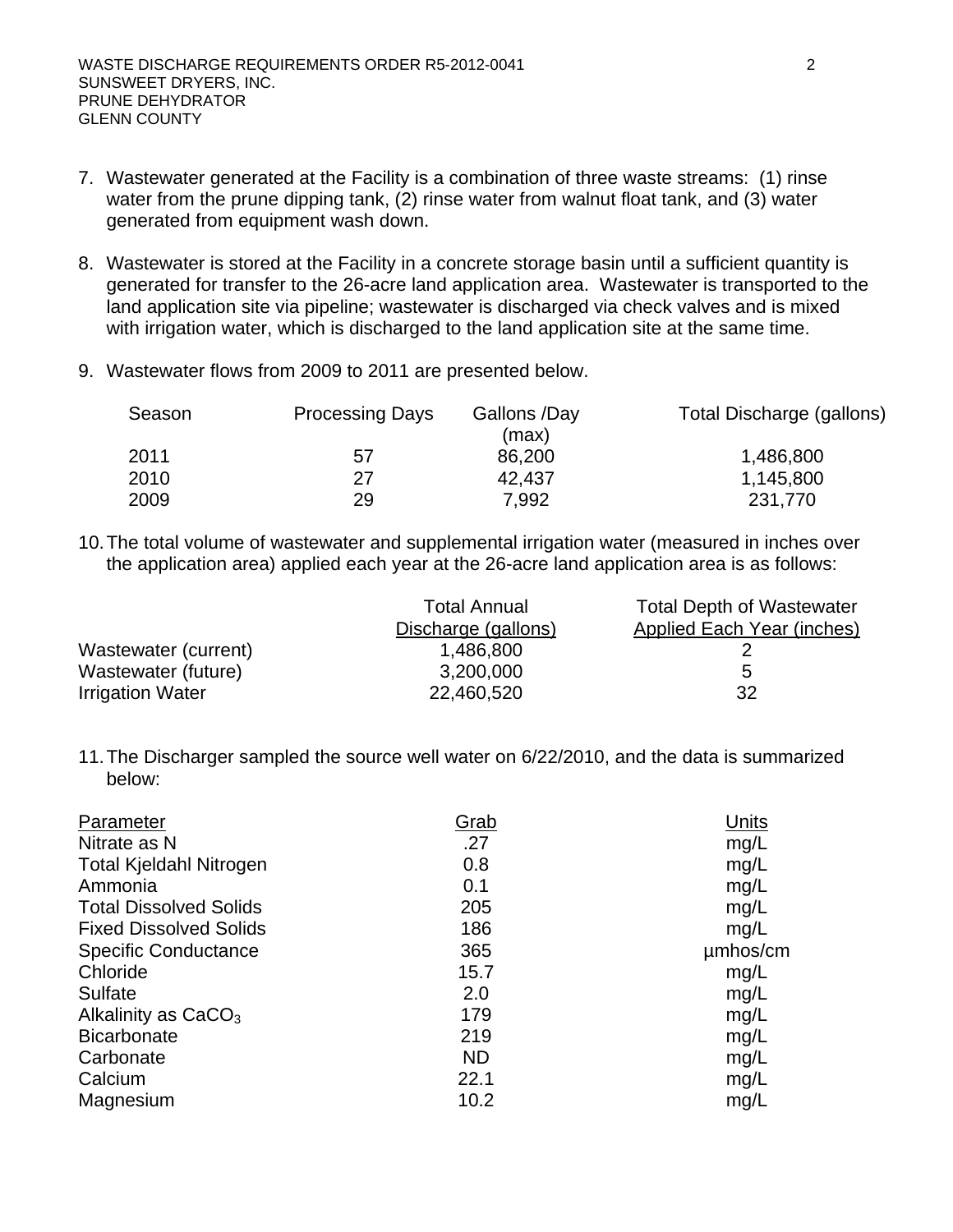WASTE DISCHARGE REQUIREMENTS ORDER R5-2012-0041 33 SUNSWEET DRYERS, INC. PRUNE DEHYDRATOR GLENN COUNTY

| Sodium                  | 42.8      | mg/L     |
|-------------------------|-----------|----------|
| pH                      | 6.4       | pH units |
| <b>Hardness</b>         | 97        | mg/L     |
| Silica                  | 21        | mg/L     |
| <b>Boron</b>            | 68.0      | ug/L     |
| Iron                    | 227       | ug/L     |
| Manganese               | 49        | ug/L     |
| <b>Total Phosphorus</b> | <b>ND</b> | mg/L     |

ND – Not detected

- 12. Wastewater is collected and combined within a concrete storage basin located at the Facility prior to land application. Thus, although there are variations in the volume and quality of the wastewater generated on a daily basis, the variations are normalized in the storage basin. Therefore, a grab sample is considered representative of the wastewater discharged to the land application area.
- 13. The RWD provided an analysis of loading rates for BOD, nitrogen, and TDS. The analysis was performed in accordance with the *Manual of Good Practice for Land Application of Food Processing/Rinse Water* (the Food Processing Manual), published by the California League of Food Processors, which measures the acceptability of wastewater application according to risk categories. It should be noted that although the Food Processing Manual has not been subject to scientific peer review, the Central Valley Water Board was consulted during its preparation. Compliance with the guidelines in the Food Processing Manual demonstrates that the Discharger is implementing treatment and control measures consistent with those promoted by the industry to limit the potential for groundwater degradation.

| <b>Risk Category</b> | <b>Description</b>                                                                                                       |
|----------------------|--------------------------------------------------------------------------------------------------------------------------|
| 1 (Lowest) $1$       | Loading rates substantially below agronomic rates. Risk indistinguishable                                                |
|                      | from good farming operations. Waiver typically appropriate from small                                                    |
|                      | systems, depending upon current waiver eligibility criteria.                                                             |
|                      | Loading rates or conditions up to agronomic criteria, providing minimal risk                                             |
|                      | of unreasonable degradation of groundwater. Some risk for systems with                                                   |
|                      | water distribution, crop and/or operational problems; causing treatment and                                              |
|                      | reuse effects to be inadequate or spotty.                                                                                |
| 3                    | Total loading rates above agronomic rates, but still within calculated                                                   |
|                      | capacities using formulas in this chapter, and with some safety factors.                                                 |
|                      | Requires detailed planning, good operation, and monitoring. May require                                                  |
|                      | specific design to enhance treatment and losses of some constituents.                                                    |
| 4 (Highest)          | Loading rates above calculated capacities. Pilot testing and/or intensive                                                |
|                      | monitoring likely to be required to prove efficacy.                                                                      |
|                      | Based on loading rates alone, category 1 systems should typically be eligible for a waiver or simplified waste discharge |

requirements.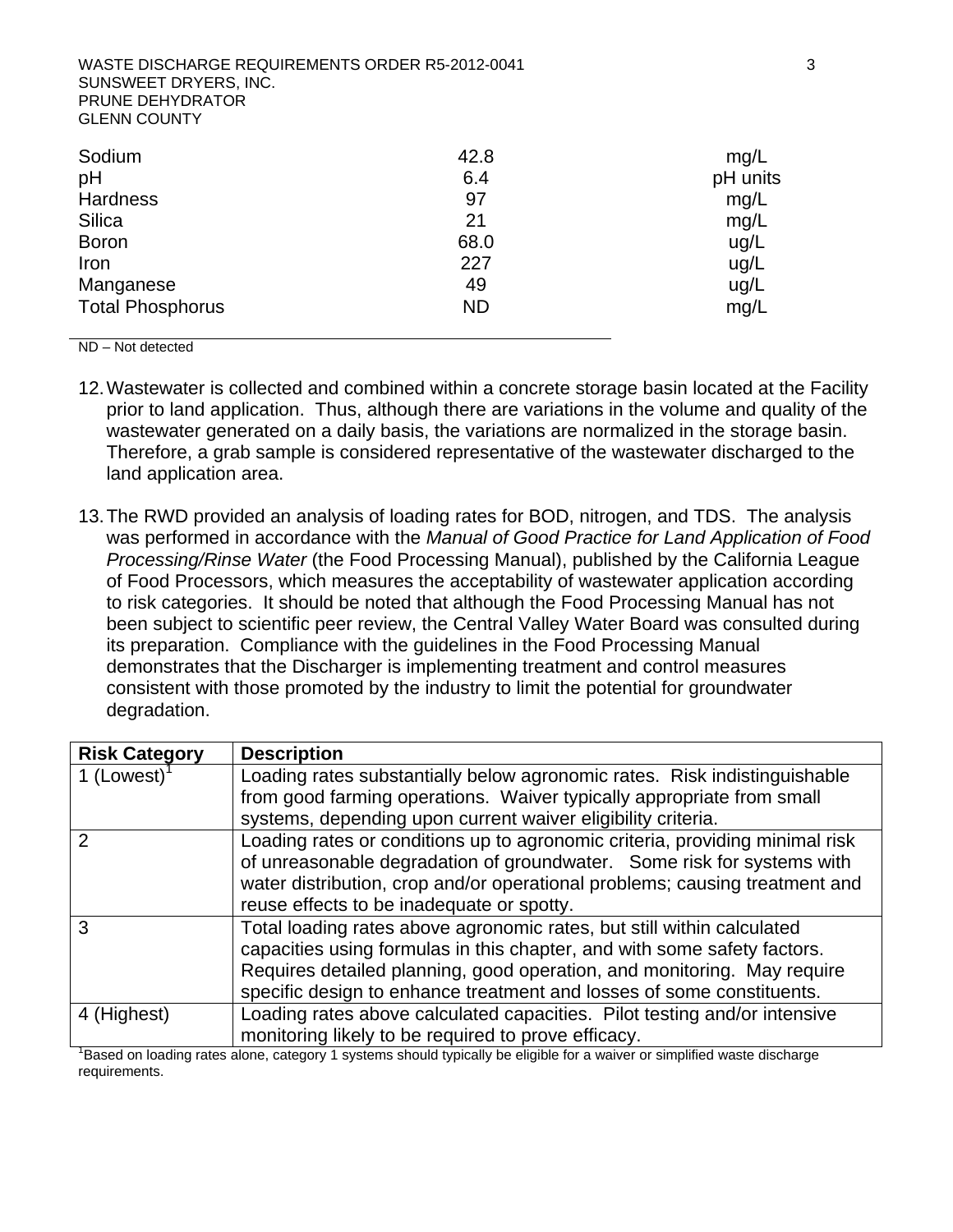- 14. At current capacity, the hydraulic loading rate is 1,923 gallons per acre per day, based on a maximum of 90,000 gallons of wastewater applied over the 26-acre land application area each day. Currently, instantaneous BOD load does not exceed 35 pounds per acre per day. At future capacity, the hydraulic loading rate would also be 1,923 gallons per acre per day based on a maximum of 90,000 of wastewater applied over the 26-acre land application area each day. The instantaneous BOD load at buildout would not exceed 35 pounds per acre per day. For a Risk Category 1, the loading rate for BOD must not exceed 50 pounds per acre per day. In addition, USEPA recommends a BOD loading rate not to exceed 100 lbs per acre per day in order to avoid nuisance conditions, according to publication No. 625/3-77-007C, Pollution Abatement in the Fruit and Vegetable Industry. The BOD loading rate from the discharge is significantly below the USEPA nuisance level and the threshold for a Risk Category 1.
- 15. For a Risk Category 1, the loading rate of nitrogen must be less than half of the agronomic rate on an annual basis. The projected nitrogen loading rates for the current capacity and future capacity are shown below:

|                         | <b>Annual Flow</b> | Annual Nitrogen Loading Rate |
|-------------------------|--------------------|------------------------------|
|                         | (million gallons)  | (lbs/acre/yr)                |
| <b>Current Capacity</b> | 2.9                | 5.8                          |
| <b>Future Capacity</b>  | 3.2                | 6.1                          |

- 16. The loading rates calculated are significantly below the crop uptake of 200 lbs/acre/yr of nitrogen for a Risk Category 1. There are no other additions of nitrogen to the land application field including irrigation or crop amendments.
- 17. The Discharger obtained groundwater samples from a source well and several agricultural wells on site; these wells range in depth from 350 to 650 feet deep.

| Parameter         | Source<br>Well | Well #1<br>(downgradient) | Well #2   | Well #3<br>(upgradient) | Wastewater | Lowest<br><b>WQO</b> |
|-------------------|----------------|---------------------------|-----------|-------------------------|------------|----------------------|
| EC,<br>umhos/cm   | 428            | 8475                      | $816^{5}$ | $711^5$                 | 6085       | 700 <sup>1</sup>     |
| TDS,<br>mg/L      | 220            | 480                       | 450       | 400                     | 336        | $450^2$              |
| FDS,<br>mg/L      | 214            | 448                       | 372       | 345                     | 606        | $- -$                |
| Sulfate,<br>mg/L  | 6.1            | 65.2                      | 51.9      | 39.4                    | 5.3        | $250^3$              |
| Nitrate,<br>mg/L  | 0.27           | 39                        | 18        | 22                      | 0.17       | $45^6$               |
| Chloride,<br>mg/L | 21.3           | 51.2                      | 43.5      | 24.3                    | 30.2       | 106 <sup>4</sup>     |

<sup>1</sup>Ag. Goal (Food & Ag. Org. of United Nations). DPH secondary MCL is 900 umhos/cm.

<sup>2</sup>Ag. Goal (Food & Ag. Org. of United Nations). DPH secondary MCL is 500 mg/L.<br><sup>3</sup>DPH secondary MCL.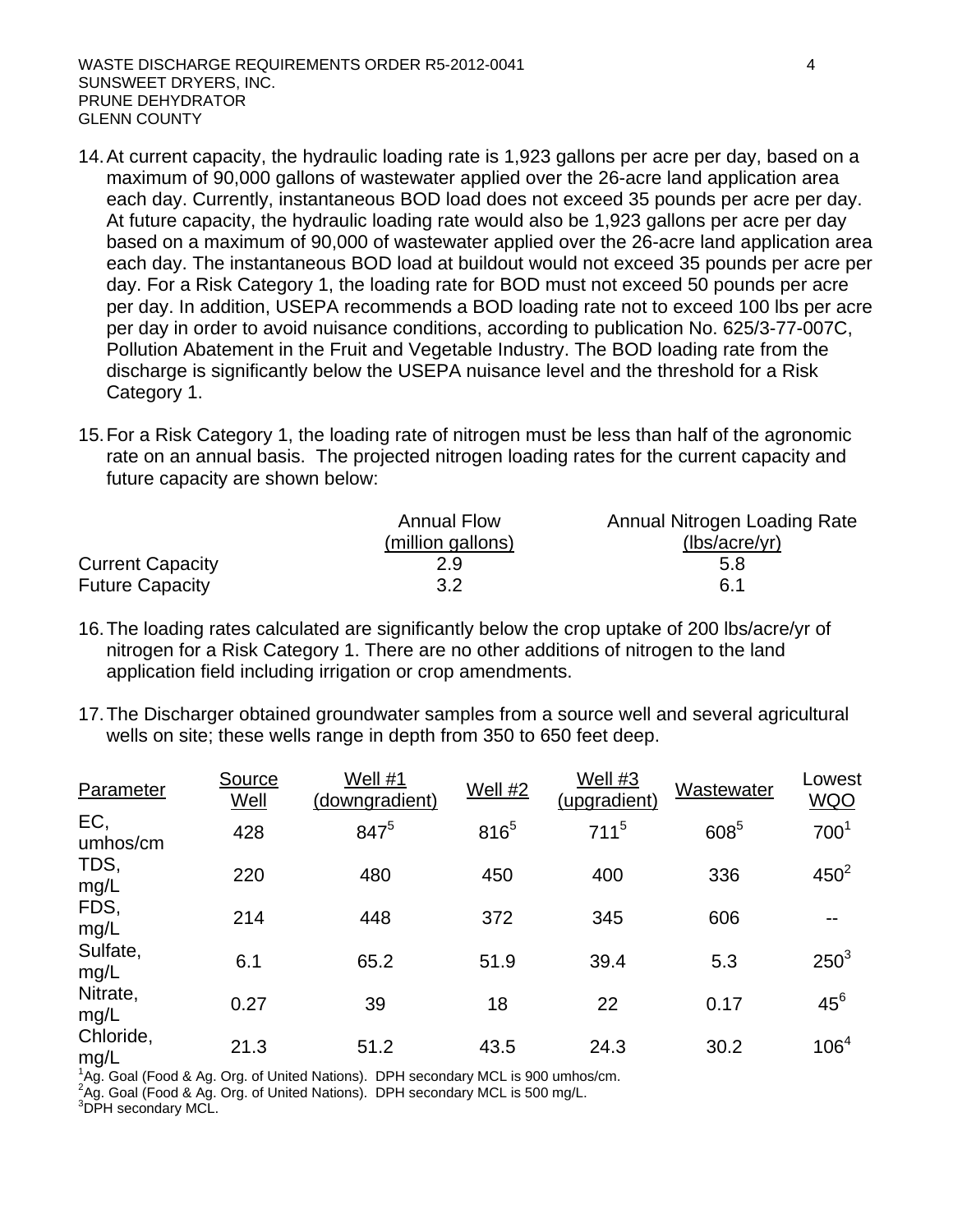WASTE DISCHARGE REQUIREMENTS ORDER R5-2012-0041 5 SUNSWEET DRYERS, INC. PRUNE DEHYDRATOR GLENN COUNTY

 $^{4}$ Ag. Goal (Food & Ag. Org. of United Nations). DPH secondary MCL is 250 mg/L.<br>53 year average (2000 - 20011) <sup>9</sup>3 year average (2009 – 20011)<br><sup>6</sup>DPH primary MCL

- 18. In addition to the groundwater data provided above, groundwater data was obtained from irrigation and drinking water wells in the vicinity of the Facility and land application area. The City of Orland data included TDS concentrations from drinking water wells that ranged from 158 mg/L to 209 mg/L (well depths ranged from 268 to 550 feet deep).
- 19. The Food Processing Manual uses mineral salinity concentration risk categories to evaluate potential salinity impacts to groundwater; it compares process/rinse wastewater inorganic dissolved solids (FDS) concentrations to TDS concentrations in irrigation water. Since organic dissolved solids are broken down in the soil profile, the salinity of process/rinse water is best measured by the concentration of FDS; although FDS is slightly less than the total mineral salinity of process/rinse wastewater, it is a reasonable basis for comparison with irrigation water TDS, which represents slightly less than the total salinity from irrigated agriculture including fertilizers and soil amendments. The FDS concentration of the wastewater sample was 606 mg/L. The concentrations of TDS in the source well and agricultural supply wells at the land application area ranged from 220 mg/L to 484 mg/L.
- 20. The RWD stated that groundwater at the land application area is flowing northeast at an approximate gradient of 0.00126 ft/ft.
- 21. The RWD provided three monthly water balances for the land application area that evaluated the following flows: current wastewater flows, wastewater flows at facility capacity, and wastewater flows after facility expansion (walnut hull washing). The components of the water balance included applicable precipitation for a 100-year return period, evapotranspiration, percolation, and wastewater and irrigation water rates. The water balances demonstrated that there is no significant potential for flooding and/or runoff to occur at the land application area due to irrigation or wastewater application.
- 22. Domestic wastewater at the Facility is discharged separately to a septic tank / leachfield system not regulated by the county. This Order requires monthly visual monitoring of the leachfield for surfacing effluent and excessive weed growth when the Facility is in operation; in addition, the Order requires septic tank maintenance inspections every five years.

### **Site Specific Conditions**

- 23. Average annual precipitation and evaporation in the vicinity of the Facility and land application area are 19.52 inches and approximately 60 inches, respectively. The Discharger applies a total volume of 30 inches of irrigation water over the year. The depth of wastewater application to the land application area is approximately five inches each year.
- 24. According to the USDA Natural Resources Conservation Service soil survey, soils in the land application area are primarily loam, but also contain significant quantities of gravelly loam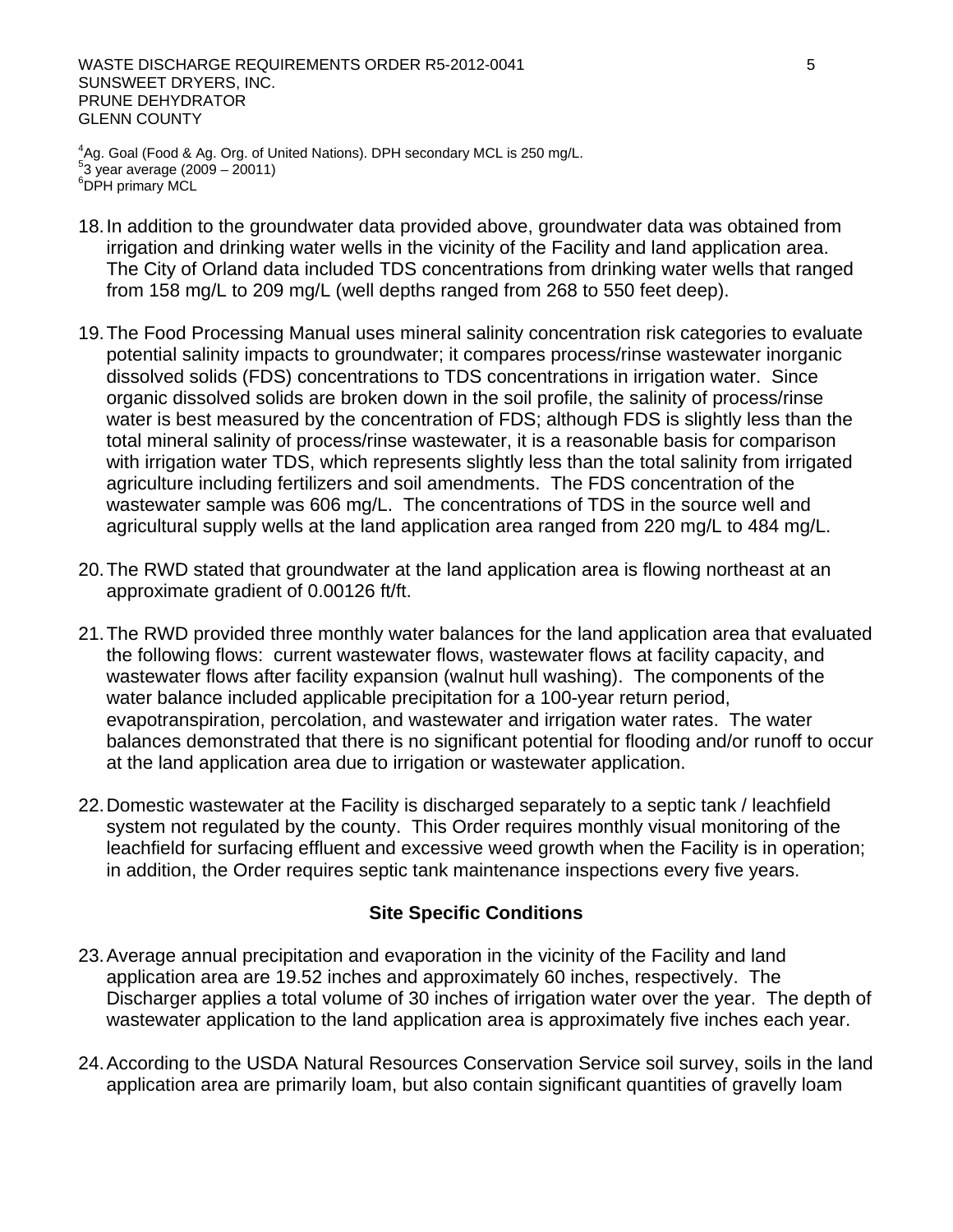and silt loam. The water balance in the RWD utilized a conservative infiltration rate for silts and silty clays; an infiltration rate of 0.028 feet per day was used.

- 25. At the land application area, surface water flows northeast to a tailwater retention area. Wastewater runoff should be non-existent due to the low application rates and prohibitions against discharge during wet weather. Surface water drainage at the land application area is to Stony Creek.
- 26. At the Facility, surface drainage flows southeast. All rainfall is directed to sumps around the property and sent to the storage basin for discharge to the land application area. All storm water from the processing facility is contained on site.
- 27. The Discharger is not required to obtain coverage under the National Pollutant Discharge Elimination System Industrial Storm Water Permit since all storm water runoff at the Facility and land application area is retained onsite and does not discharge into a water of the United States.

### **Basin Plan, Beneficial Uses and Regulatory Considerations**

- 28. The *Water Quality Control Plan for the Sacramento River and San Joaquin River Basins,* Fourth Edition, revised September 2009 (hereafter Basin Plan), designates beneficial uses, establishes water quality objectives, contains implementation plans and policies for protecting waters of the basin, and incorporates by reference plans and policies adopted by the State Water Resources Control Board. Pursuant to Water Code section 13263(a), WDRs must implement the Basin Plan.
- 29. Surface water drainage at the land application area is to Stony Creek, which is tributary to the Sacramento River. The Basin Plan designates the beneficial uses of Stony Creek as: agricultural irrigation and stock watering; contact recreation; other non-contact recreation; warm and cold freshwater habitat; cold migration; warm and cold spawning; and wildlife habitat.
- 30. The beneficial uses of underlying groundwater are municipal and domestic water supply, agricultural supply, industrial service supply, and industrial process supply.
- 31. State Water Resources Control Board Resolution 68-16 (*The Policy with Respect to Maintaining High Quality Waters of the State*) (hereafter Resolution 68-16) prohibits degradation of groundwater unless it has been shown that:
	- a. The degradation is consistent with the maximum benefit to the people of the State;
	- b. The degradation will not unreasonably affect present and anticipated beneficial uses;
	- c. The degradation does not result in water quality less than that prescribed in state and regional policies, including violation of one or more water quality objectives; and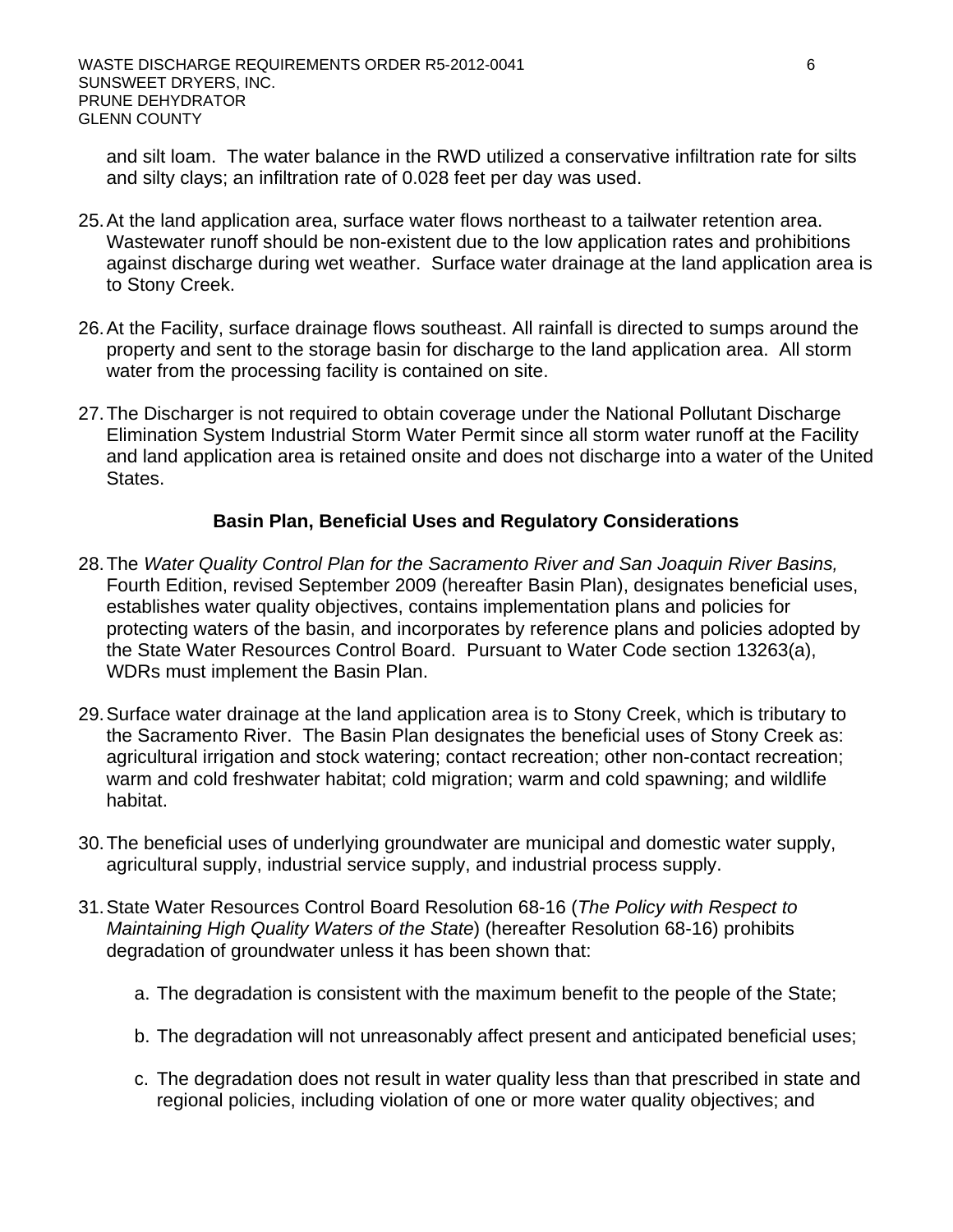- d. The discharger employs best practicable treatment and control (BPTC) to minimize degradation.
- 32. The Discharger conducted an antidegradation analysis in the RWD that evaluated potential impacts of the discharge on groundwater quality. Agronomic loading rates for BOD, nitrogen, and TDS were calculated and evaluated in accordance with the Food Processing Manual. The analysis showed that the loading rates proposed by the Discharger are substantially below agronomic rates and that the risk to groundwater is indistinguishable from good farming practices. The antidegradation analysis concluded that the discharge will not result in any measureable groundwater degradation.
- 33. The Facility provides treatment and control of the discharge that includes:
	- a. Removal of solids at the plant before discharge to the land application area; solids are hauled offsite, dried, and used in compost;
	- b. Water softeners and chemicals are not used at the Facility;
	- c. Wastewater is stored in a concrete storage basin;
	- d. Application of wastewater at rates that will not allow wastewater to stand for more than 24 hours;
	- e. Daily inspection of the land application area during discharge;
	- f. Application of wastewater below recommended agronomic loading rates for BOD, nitrogen, and TDS;
	- g. Calculation of loading rates monthly for BOD and annually for inorganic TDs and nitrogen.
	- h. Preparation and implementation of a Wastewater and Nutrient Management Plan;
	- i. Preparation and implementation of a Salinity Evaluation Control Plan;
- 34. The discharge is consistent with Resolution 68-16 because:
	- a. The discharge is consistent with the maximum benefit to the people of the State. The discharge will not result in any measureable groundwater degradation and the Discharger provides jobs in a small economically disadvantaged community. In addition, the use of wastewater for irrigation of crops results in the Discharger using less supplemental irrigation water, which is a benefit to the people of the State;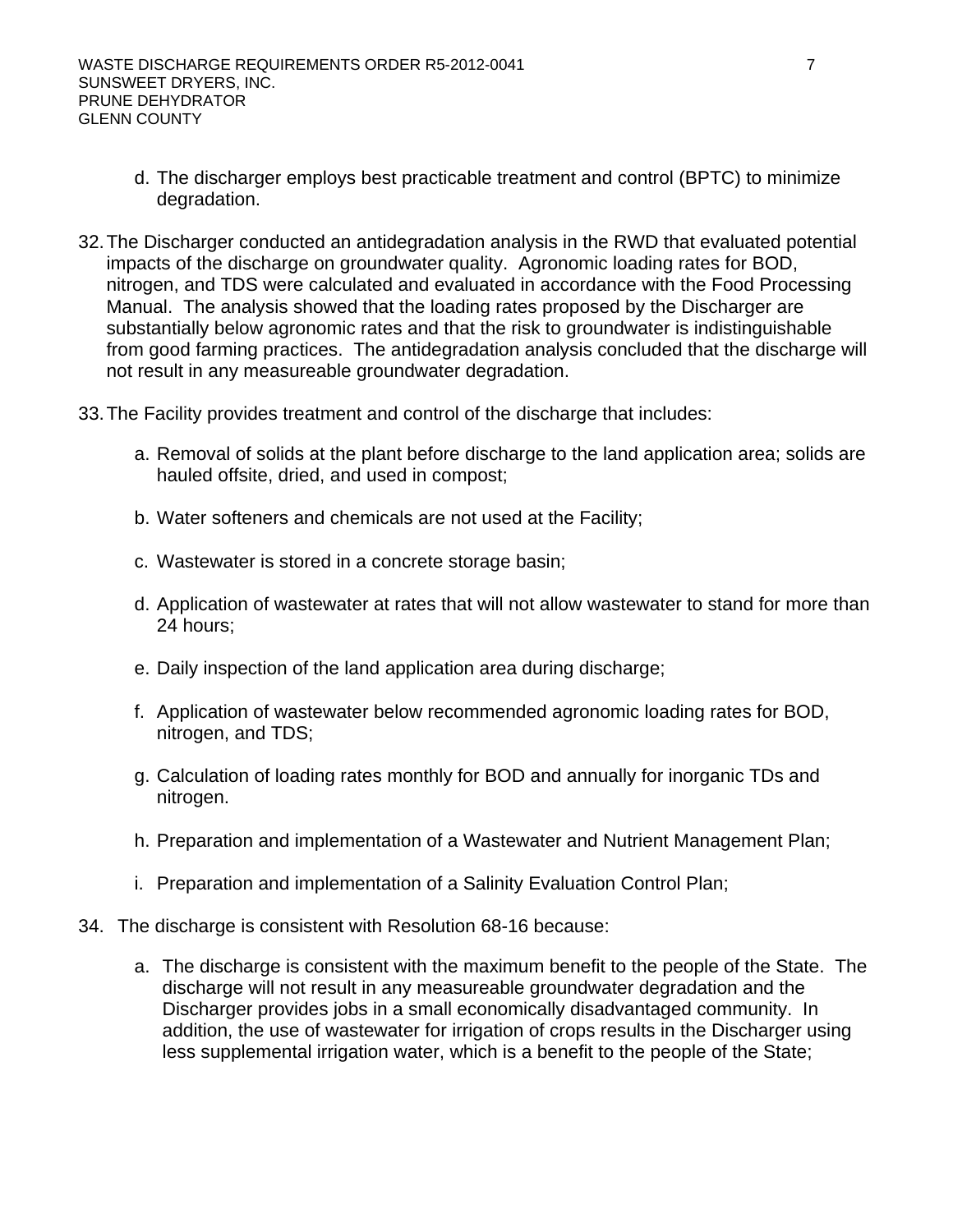- b. The discharge will not unreasonably affect present and anticipated beneficial uses because the discharge will not result in any measurable groundwater degradation. Wastewater is land applied below agronomic loading rates and supplemented with fresh irrigation water;
- c. The discharge will not result in water quality less than that prescribed in state and regional policies, including violation of one or more water quality objectives. Groundwater quality of the deeper aquifer under the land application area is not impacted from the discharge and does not exceed water quality objectives;
- d. The Discharger implements BPTC by removing solids from the wastewater, disposing of waste through an independent contractor, not using chemicals, storing wastewater in a concrete basin, applying wastewater below agronomic loading rates, and inspecting the land application area daily during the discharge season.
- e. Therefore, the discharge is consistent with Resolution 68-16 because the discharge will not result in any measureable groundwater degradation.
- 35. The discharge of wastewater to land authorized herein is exempt from the requirements of California Code of Regulations, title 27 ("Title 27"), section 20005 et seq. pursuant to Title 27, section 20090(b), because:
	- a. The Central Valley Water Board is issuing waste discharge requirements that will be protective of groundwater. The antidegradation analysis provided in the RWD demonstrated that the discharge will not result in any measureable groundwater degradation;
	- b. The discharge complies with the Basin Plan, and groundwater quality from the deeper aquifer below the land application site does not exceed water quality objectives. With wastewater stored in concrete basin and application of wastewater below agronomic loading rates to 26 acres of pasture land for a short period of time (approximately 35 days annually), the discharge is not anticipated to result in measureable groundwater degradation;
	- c. The wastewater does not need to be managed according to California Code of Regulations, title 22, section 66261.1 et seq., as a hazardous waste.
- 36. Based on the limited volume of the discharge, the seasonal nature of the discharge, the character of the waste the direct application of wastewater to the land application area below agronomic rates, the use of supplemental irrigation water, site-specific soil and groundwater conditions, and the implementation of BPTC, the discharge has minimal potential to degrade groundwater quality if properly managed. However, it is appropriate to require that the Discharger not allow the salinity of the wastewater to increase, and to require that the Discharger develop and implement a salinity control plan. In addition, the Discharger is required to calculate loading rates monthly for BOD and annually for nitrogen and inorganic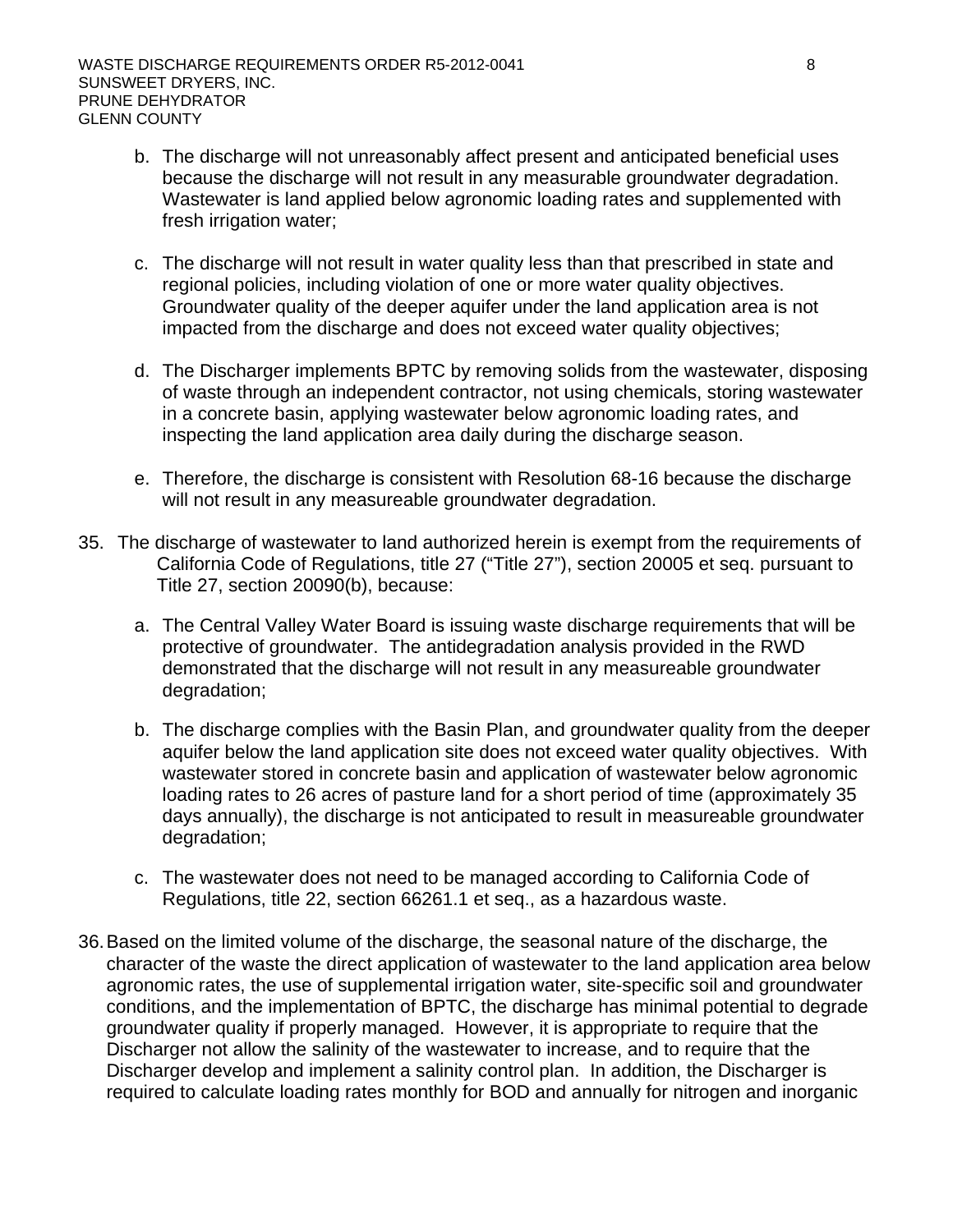TDS. If loading rates exceed those detailed in the antidegradation analysis, then further BPTC evaluation will be required, and improvement to the treatment and control measures, and/or using additional land for wastewater application, will be necessary.

- 37. All portions of the Facility (treatment/storage/disposal area) are outside of the 100-year flood plain.
- 38. Glenn County has certified a Negative Declaration (original date of 26 November 1990, with an amendment for the walnut hull processing project on 13 August 2009), that concluded that the project will not result in significant effects to the environment in accordance with the California Environmental Quality Act (CEQA)(Pub. Resources Code, § 21000 et seq.) and the State CEQA Guidelines.

#### **General Findings**

- 39. Pursuant to Water Code section 13263(g), discharge is a privilege, not a right, and adoption of this Order does not create a vested right to continue to discharge.
- 40. Water Code Section 13267(b) states that:

In conducting an investigation … the regional board may require that any person who has discharged, discharges, or is suspected of having discharged or discharging, or who proposes to discharge waste within its region … shall furnish, under penalty of perjury, technical or monitoring program reports which the regional board requires. The burden, including costs, of these reports shall bear a reasonable relationship to the need for the report and the benefits to be obtained from the reports. In requiring those reports, the regional board shall provide the person with a written explanation with regard to the need for the reports, and shall identify the evidence that supports requiring that person to provide the reports.

The technical reports required by this Order and the attached Monitoring and Reporting Program R5-2012-0041are necessary to assure compliance with these waste discharge requirements. The Discharger owns and operates the facility that discharges the waste subject to this Order.

#### **Public Notice**

- 41. All of the above and supplemental information and details in the attached Information Sheet, which is incorporated by reference herein, were considered in establishing the following conditions of discharge.
- 42. The Discharger and interested agencies and persons have been notified of the intent to prescribe waste discharge requirements for this discharge, and they have been provided an opportunity for a public hearing and an opportunity to submit their written views and recommendations.
- 43. All comments pertaining to the discharge were heard and considered in a public meeting.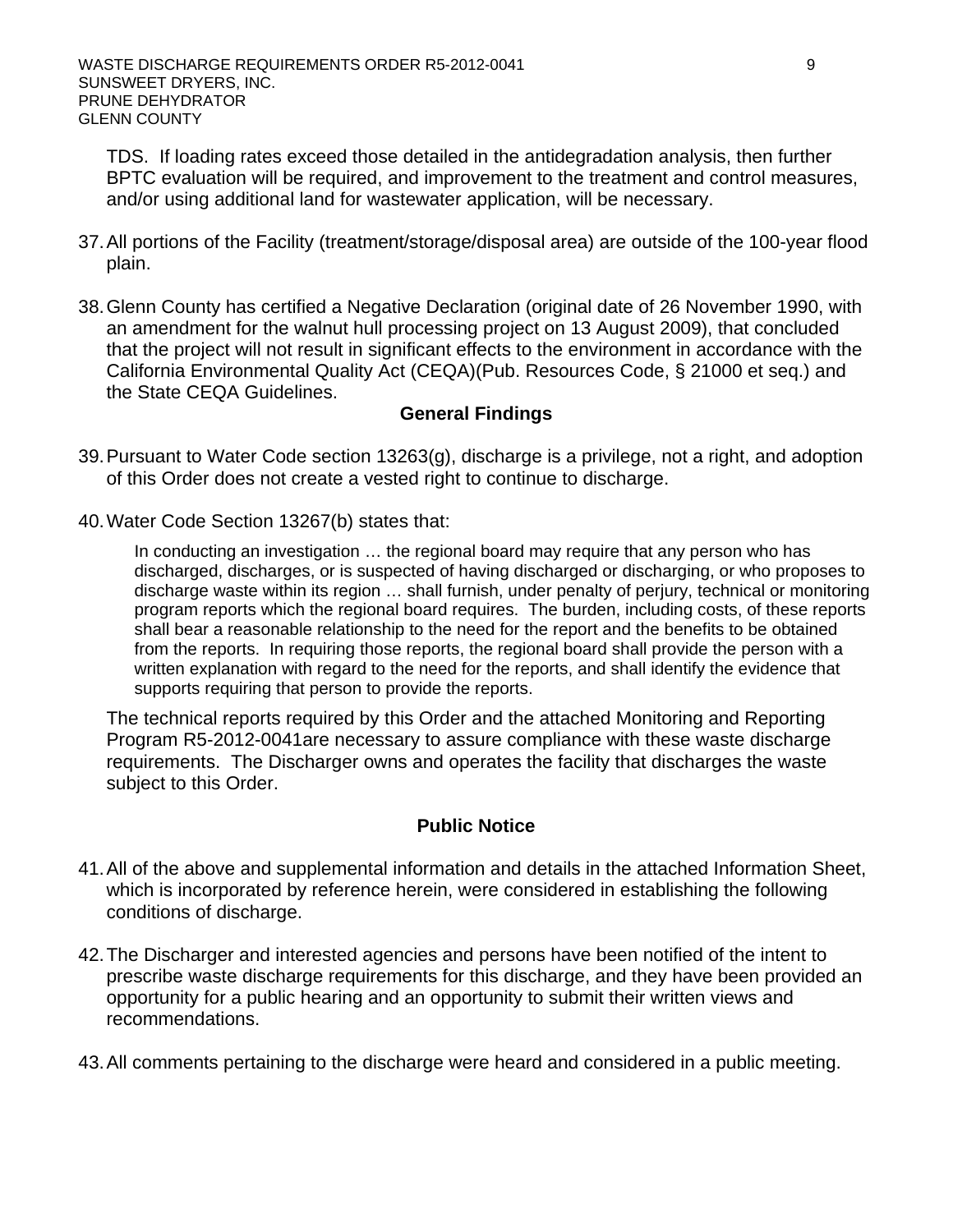**IT IS HEREBY ORDERED** that, pursuant to Sections 13263 and 13267 of the Water Code, Sunsweet Dryers, Inc. and it agents, successors, and assigns, in order to meet the provisions contained in Division 7 of the Water Code and regulations adopted thereunder, shall comply with the following:

# **A. Discharge Prohibitions:**

- 1. Discharge of wastes to surface waters or surface water drainage courses is prohibited.
- 2. Bypass or overflow of untreated wastes, except as allowed by Provision E.2. of Standard Provisions and Reporting Requirements, is prohibited.
- 3. Discharge of waste classified as 'hazardous', as defined in California Code of Regulations, title 23, section 2521(a) is prohibited. Discharge of waste classified as 'designated', as defined in Water Code section 13173, in a manner that causes violation of groundwater limitations, is prohibited.
- 4. Discharge of irrigation tailwater from the wastewater land application area to any offsite area or drainage course is prohibited.
- 5. Application of treated wastewater in a manner or location other than that described herein is prohibited.

### **B. Discharge Specifications**

- 1. Prior to the addition of the walnut hulling process to the Facility, the total annual wastewater flow shall not exceed 2.9 Million gallons per year. After the Facility adds the walnut hulling process, the total annual wastewater flow shall not exceed 3.2 million gallons per year. And at no time shall discharge exceed 90,000 gallons per day.
- 2. Objectionable odors originating at the facility (including the wastewater land application area) shall not be perceivable beyond the property limits.
- 3. The Discharger shall operate all systems and equipment to maximize treatment of wastewater and optimize the quality of the discharge.
- 4. No waste constituent shall be released or discharged, or placed where it will be released or discharged, in a concentration or in a mass that causes violation of groundwater limitations.
- 5. All conveyance, treatment, storage, and disposal units shall be designed, constructed, operated, and maintained to prevent inundation or washout due to floods with a 100 year return frequency.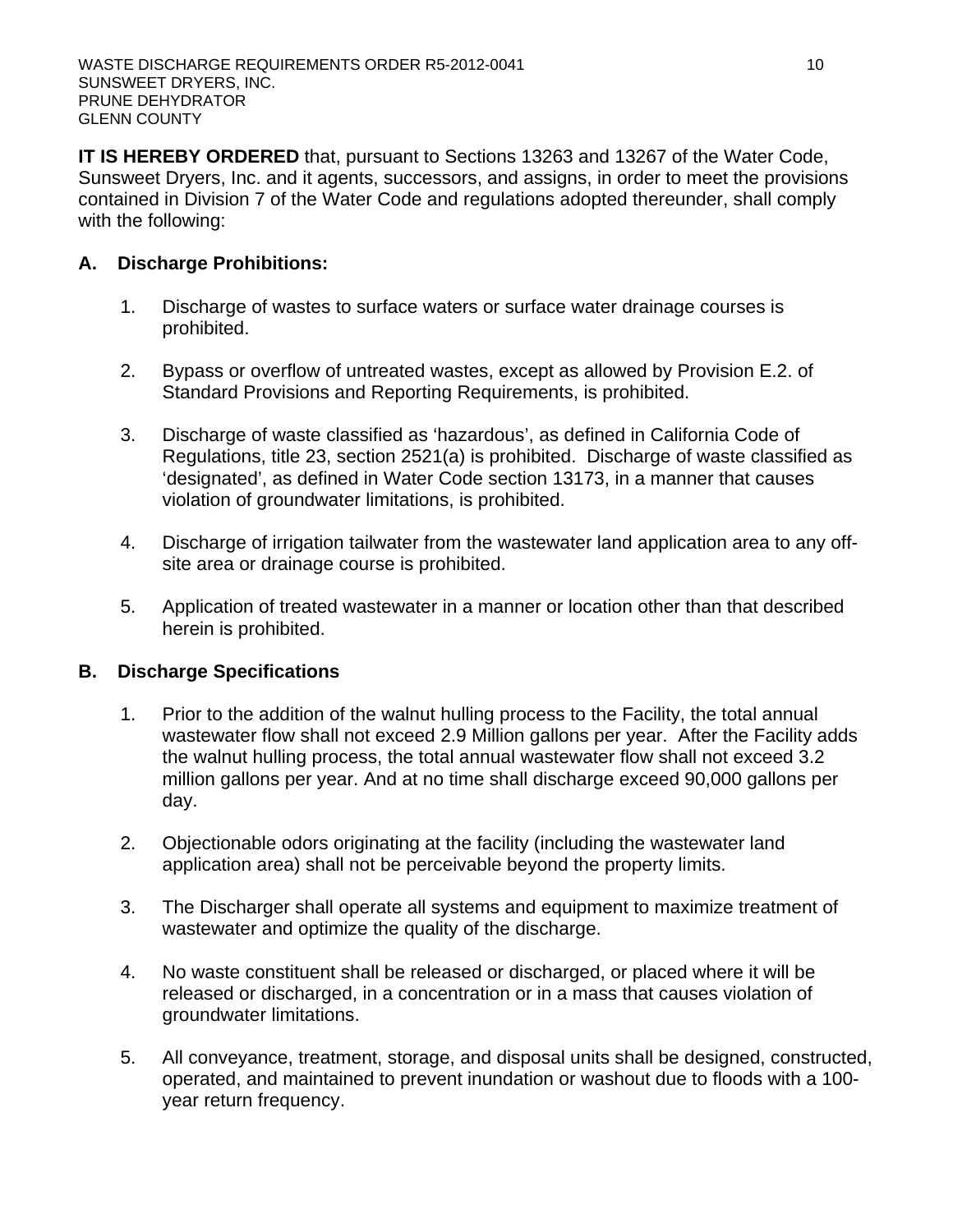6. The facility shall have sufficient treatment, storage, and disposal capacity to accommodate allowable wastewater flow and design precipitation. Design seasonal precipitation shall be based on total annual precipitation using a return period of 100 years, distributed monthly in accordance with historical rainfall patterns.

# **C. Land Application Area Specifications**

- 1. The perimeter of the land application area shall be graded to prevent ponding along public roads or other public areas and prevent runoff onto adjacent properties not owned or controlled by the Discharger.
- 2. The Discharger shall maximize use of the available land application area to minimize waste constituent loading rates.
- 3. Hydraulic loading of wastewater (and supplemental fresh water) to the land application areas shall be at reasonable agronomic rates designed to minimize percolation of waste constituents below the evaporative and root zones, except as needed to promote surface soil chemistry that is consistent with sustainable agricultural land uses.
- 4. Application of waste constituents to the land application area shall be at reasonable agronomic rates to preclude creation of nuisance or degradation of groundwater, considering the crop, soil, climate, and irrigation management system. The annual nutritive loading of the land application area, including the nutritive value of organic and chemical fertilizers and of the wastewater shall not exceed the annual crop demand.
- 5. The irrigation system shall be designed and managed to ensure even application of wastewater over each irrigation field and prevent the discharge of tailwater and overspray outside of the land application area.
- 6. Irrigation with wastewater shall be performed in a manner to preclude runoff of wastewater from the land application area to adjacent property during saturated conditions.
- 7. There shall be no standing water in any portion of the land application area more than 24 hours after application of wastewater ceases.
- 8. The discharge shall not cause the buffering capacity of the soil profile to be exceeded nor shall it cause the soil to become reducing.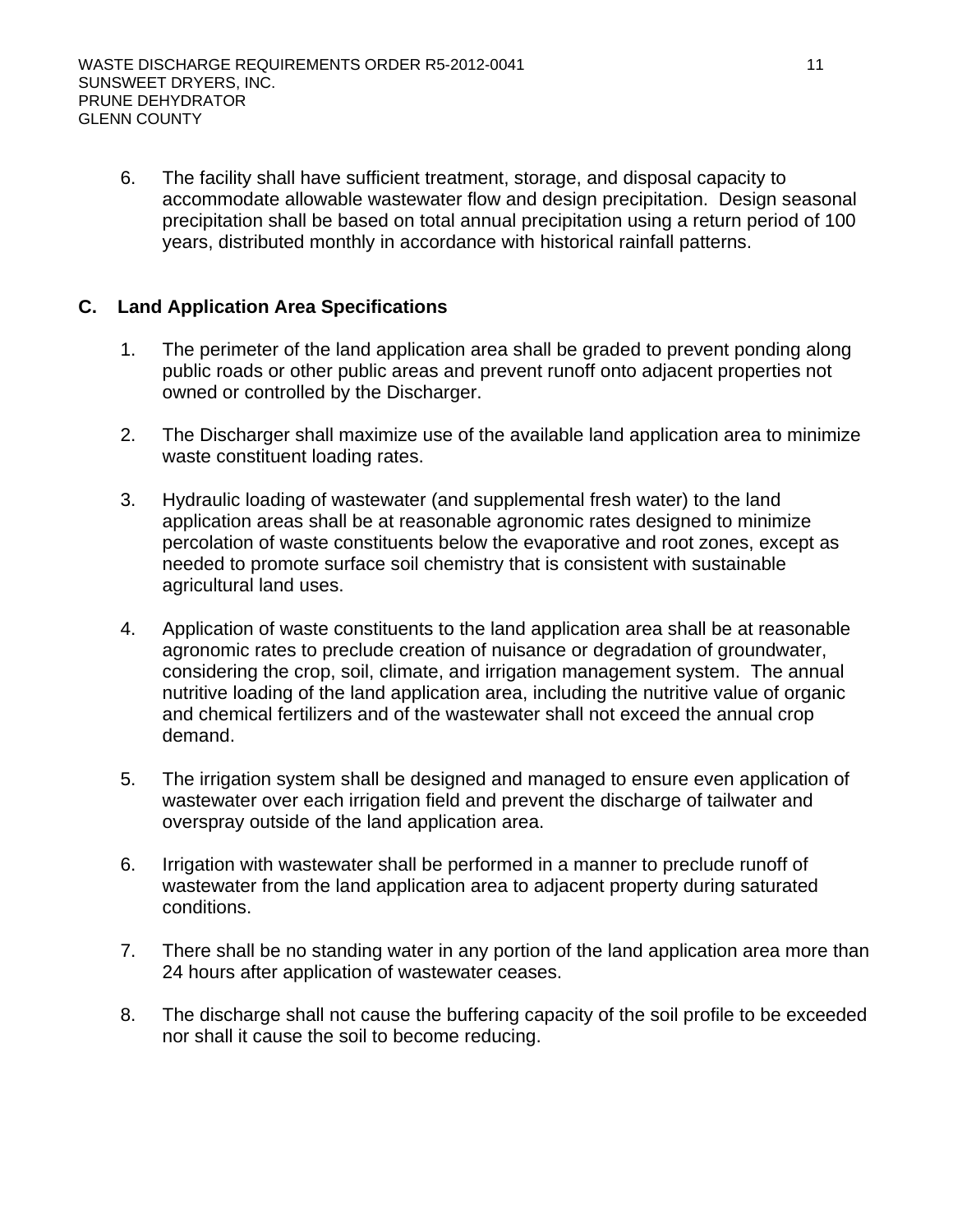- 9. Application of process wastewater shall only occur where the field and irrigation system are maintained to provide uniform water distribution, minimize ponding, and provide complete tailwater control.
- 10. The land application area shall be managed to prevent breeding of mosquitoes and other vectors.
- 11. Tailwater ditches shall be maintained free of emergent, marginal, and floating vegetation.

# **D. Land Application Area Loading Rates**

1. Average BOD loading to the land application area shall not exceed 50 lbs/acre/day, both long term and over the course of any discharge cycle (i.e., the time between successive applications.)

# **E. Solids Specifications**

- 1. Any handling and storage of solids and/or sludge at the facility or the land application area shall be temporary, and controlled and contained in a manner that minimizes leachate formation and precludes infiltration of waste constituents into soils in a mass or concentration that will violate groundwater limitations of this Order.
- 2. Collected screening, and other solids removed from the liquid waste shall be disposed of in a manner approved by the Executive Officer and consistent with Title 27. Removal for further treatment, disposal, or reuse at sites (i.e., landfill, rendering plants, composting sites, soil amendment sites) operated in accordance with valid waste discharge requirements issued by a Regional Water Board will satisfy this specification.
- 3. Any proposed change in solids use or disposal practice shall be reported to the Executive Officer at least 90 days in advance of the change.

# **F. Groundwater Limitations**

1. The discharge shall not cause underlying groundwater to contain any chemical constituent in concentrations statistically greater than background groundwater quality.

### **G. Provisions**

1. **Within 90 days of adoption of the Order, the Discharger shall submit a Wastewater and Nutrient Management Plan** for the land application area. At a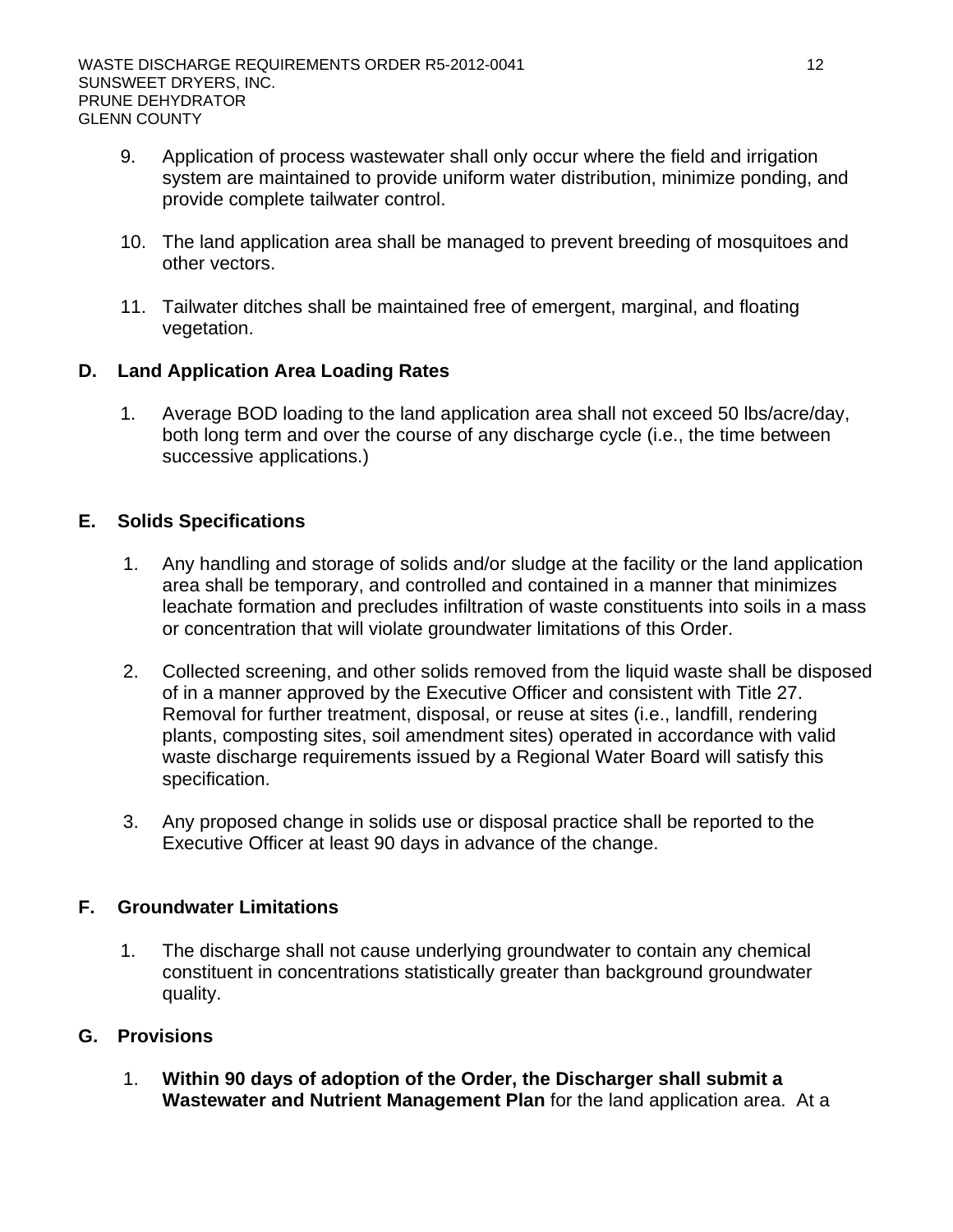minimum, the Plan must include procedures for daily monitoring of the plant operation and land application area during the processing season, an action plan to deal with objectionable odors and/or nuisance conditions, identification of additional acreage for future land application of wastewater, a discussion on blending wastewater and supplemental irrigation water to achieve maximum dilution, supporting data and calculations for monthly and annual water and nutrient balances, and management practices that will ensure wastewater, irrigation water, and commercial fertilizers are applied at agronomic rates.

- 2. **One year after adoption of the Order, the Discharger shall submit a Salinity Evaluation and Control Plan** detailing control measures taken to reduce salinity of the discharge. The Plan should also identify any additional methods that could be used to further reduce the salinity of the discharge to the maximum extent feasible, include an estimate on load reductions that may be attained through the methods identified, and provide a description of the tasks, cost, and time required to investigate and implement the various elements.
- 3. **Within 36 months of the effective date of this Order, the Discharger shall comply with the following task schedule,** which includes submittal of a groundwater monitoring system study work plan. The work plan shall include an assessment of existing monitoring well locations for monitoring groundwater in the vicinity of the disposal area.

| Task                                       | Due Date                          |
|--------------------------------------------|-----------------------------------|
| Submittal of a work plan for a groundwater | Within 6 months of the effective  |
| monitoring system study                    | date of this Order                |
| Complete a report of the groundwater study | Within 36 months of the effective |
| findings                                   | date of this Order                |

- 4. The Discharger shall comply with the *Standard Provisions and Reporting Requirements for Waste Discharge Requirements*, dated 1 March 1991, which are part of this Order. This attachment and its individual paragraphs are referred to as *Standard Provisions*.
- 5. The Discharger shall comply with Monitoring and Reporting Program (MRP) Order R5-2012-0041, which is part of this Order, and any revisions thereto as adopted by the Central Valley Water Board or approved by the Executive Officer. The submittal date shall be no later than the submittal date specified in the Monitoring and Reporting Program for Discharger self-monitoring reports.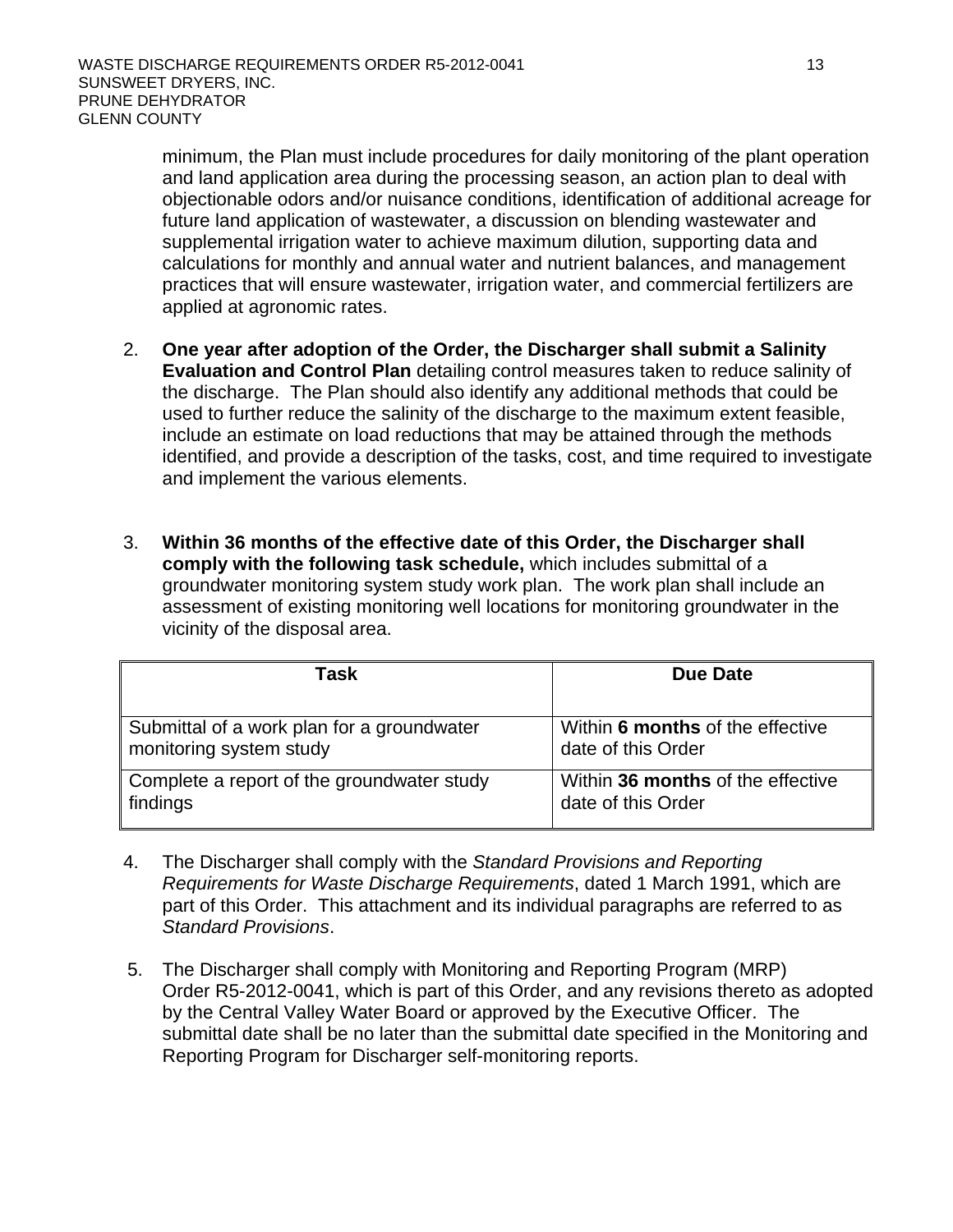- 6. The Discharger shall keep a copy of this Order at the Facility, including its Monitoring and Reporting Program, Information Sheet, Attachments, and Standard Provisions, for reference by operating personnel. Key operating personnel shall be familiar with its contents.
- 7. All technical reports required herein that involve planning, investigation, evaluation, or design, or other work requiring interpretation and proper application of engineering or geologic sciences, shall be prepared by or under the direction of persons registered to practice in California pursuant to California Business and Professions Code sections 6735, 7835, and 7835.1. To demonstrate compliance with sections 415 and 3065 of Title 16 of the California Code of Regulations, all technical reports must contain a statement of the qualifications of the responsible registered professional(s). As required by these laws, completed technical reports must bear the signature(s) and seal(s) of the registered professional(s) in a manner such that all work can be clearly attributed to the professional responsible for the work.
- 8. As described in the *Standard Provisions*, the Discharger shall report promptly to the Central Valley Water Board any material change or proposed change in the character, location, or volume of the discharge.
- 9. The Discharger must comply with all conditions of this Order, including timely submittal of technical and monitoring reports as directed by the Executive Officer. Accordingly, the Discharger shall submit to the Central Valley Water Board on or before each report due date the specified document or, if an action is specified, a written report detailing evidence of compliance with the date and task. If noncompliance is being reported, the reasons for such noncompliance shall be stated, plus an estimate of the date when the Discharger will be in compliance. The Discharger shall notify the Central Valley Water Board in writing when it returns to compliance with the time schedule. Violations may result in enforcement action, including Central Valley Water Board or court orders requiring corrective action or imposing civil monetary liability, or in revision or rescission of this Order.
- 10. In the event of any change in control or ownership of land or waste treatment and storage facilities presently owned or controlled by the Discharger, the Discharger shall notify the succeeding owner or operator of the existence of this Order by letter, a copy of which shall be immediately forwarded to the appropriate Regional Water Board office.
- 11. To assume operation under this Order, the succeeding owner or operator must apply in writing to the Executive Officer requesting transfer of the Order. The request must contain the requesting entity's full legal name, the state of incorporation if a corporation, the address and telephone number of the persons responsible for contact with the Regional Water Board and a statement. The statement shall comply with the signatory paragraph of *Standard Provision B.3.* and shall state the new owner or operator assumes full responsibility for compliance with this Order. Failure to submit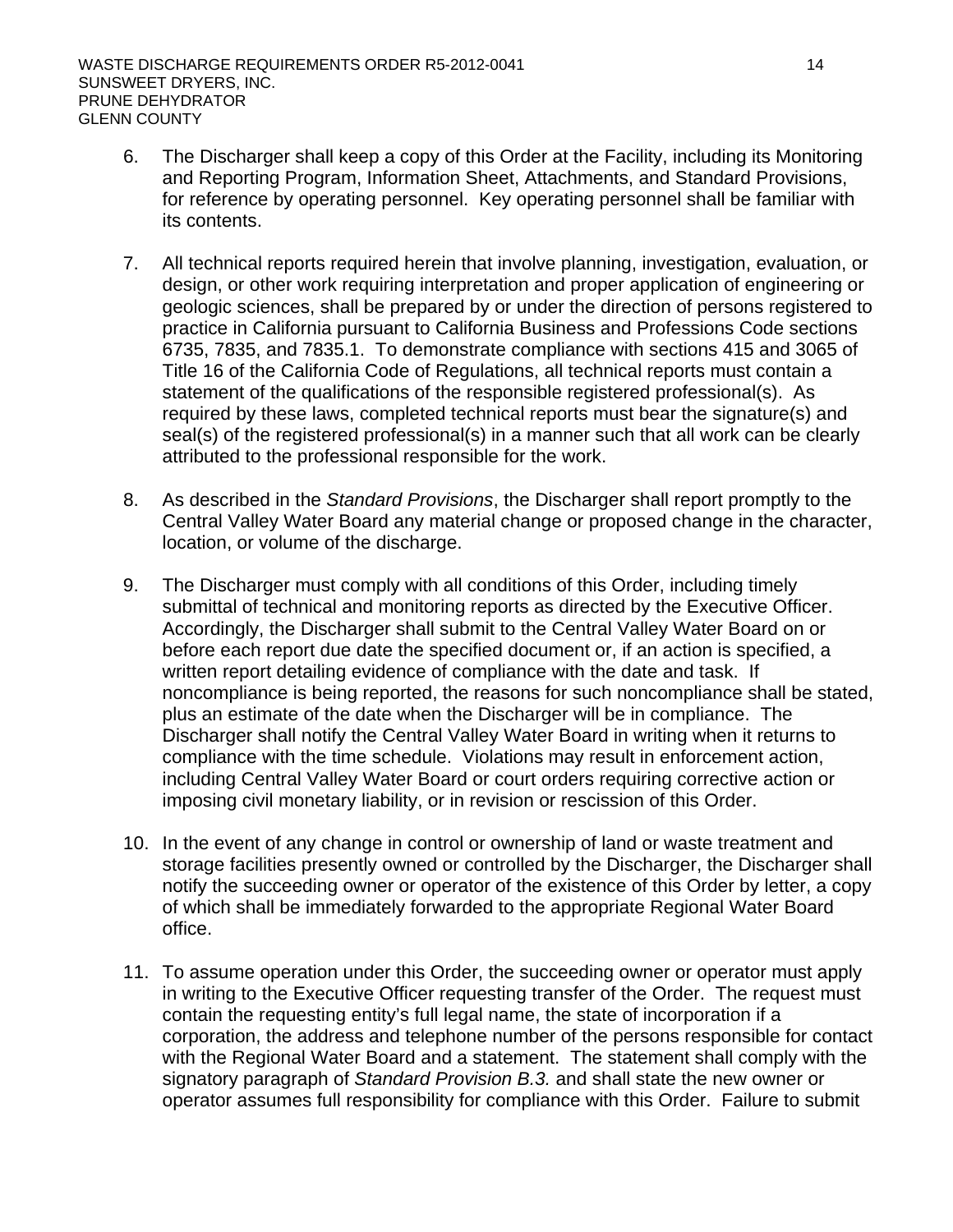the request shall be considered a discharge without requirements, a violation of the Water Code. If approved by the Executive Officer, the transfer request will be submitted to the Central Valley Water Board for its consideration of transferring the ownership of this Order at one of its regularly scheduled meetings.

12. If the Central Valley Water Board determines that waste constituents in the discharge have reasonable potential to cause or contribute to an exceedance of any groundwater quality objective, this Order may be reopened for consideration of additional limits or revision of numerical effluent or groundwater limitations, installation of groundwater monitoring wells, and/or BPTC evaluation for the constituents of concern.

If, in the opinion of the Executive Officer, the Discharger fails to comply with the provisions of this Order, the Executive Officer may refer this matter to the Attorney General for judicial enforcement, may issue a complaint for administrative civil liability, or may take other enforcement actions. Failure to comply with this Order may result in the assessment of Administrative Civil Liability of up to \$10,000 per violation, per day, depending on the violation, pursuant to the Water Code, including sections 13268, 13350 and 13385. The Central Valley Water Board reserves its right to take any enforcement actions authorized by law.

Any person aggrieved by this action of the Central Valley Water Board may petition the State Water Board to review the action in accordance with Water Code section 13320 and California Code of Regulations, title 23, sections 2050 and following. The State Water Board must receive the petition by 5:00 p.m., 30 days after the date of this Order, except that if the thirtieth day following the date of this Order falls on a Saturday, Sunday, or state holiday, the petition must be received by the State Water Board by 5:00 p.m. on the next business day. Copies of the law and regulations applicable to filing petitions may be found on the Internet at:

http://www.waterboards.ca.gov/public\_notices/petitions/water\_quality or will be provided upon request.

I, PAMELA C. CREEDON, Executive Officer, do hereby certify the foregoing is a full, true, and correct copy of an Order adopted by the California Regional Water Quality Control Board, Central Valley Region, on 8 June, 2012.

*Original signed by*

\_\_\_\_\_\_\_\_\_\_\_\_\_\_\_\_\_\_\_\_\_\_\_\_\_\_\_\_\_\_\_\_\_\_ PAMELA C. CREEDON, Executive Officer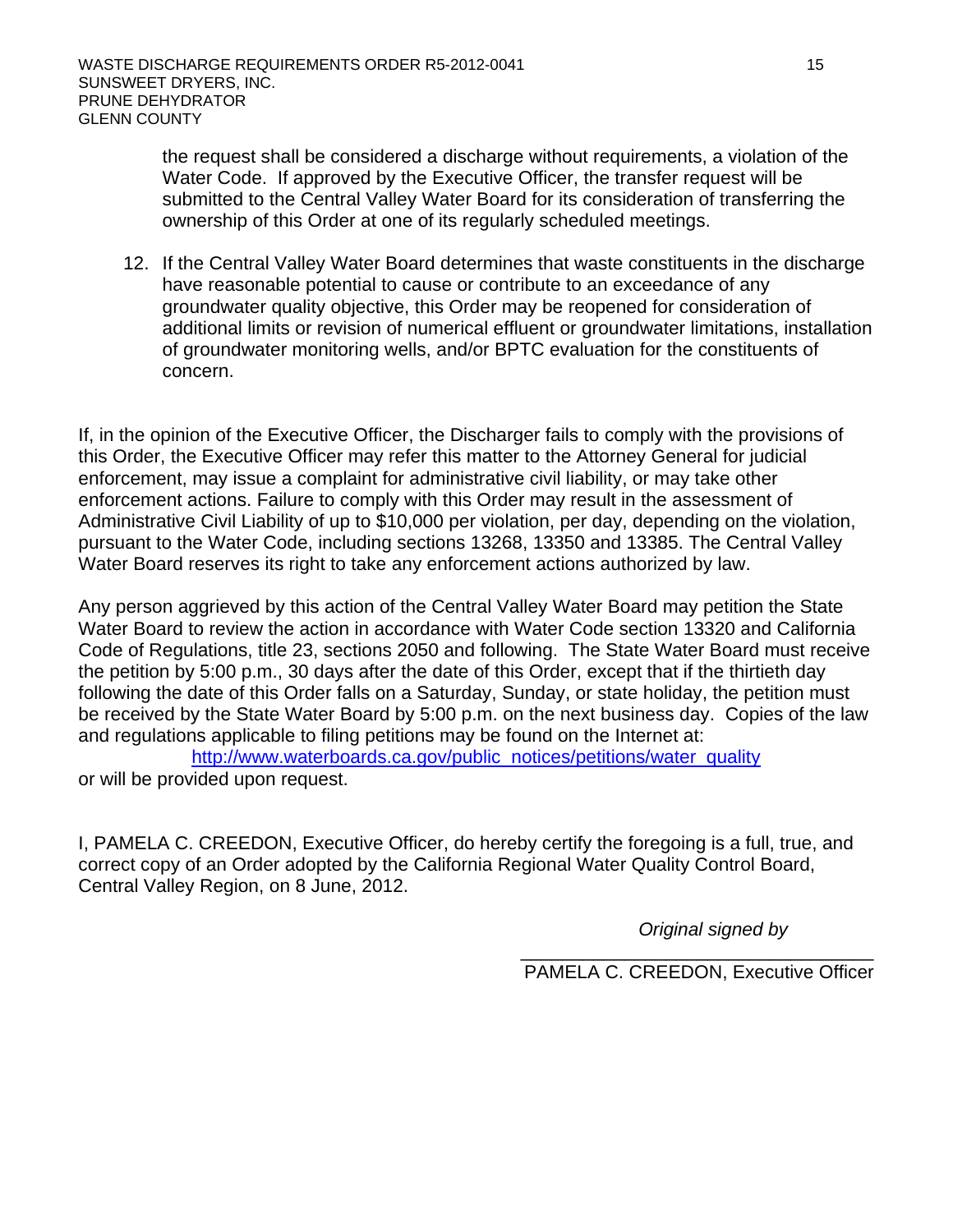

**Location Map** 

**Sunsweet Dryers, Inc.** 

**Prune Dehydrator** 

**Glenn County**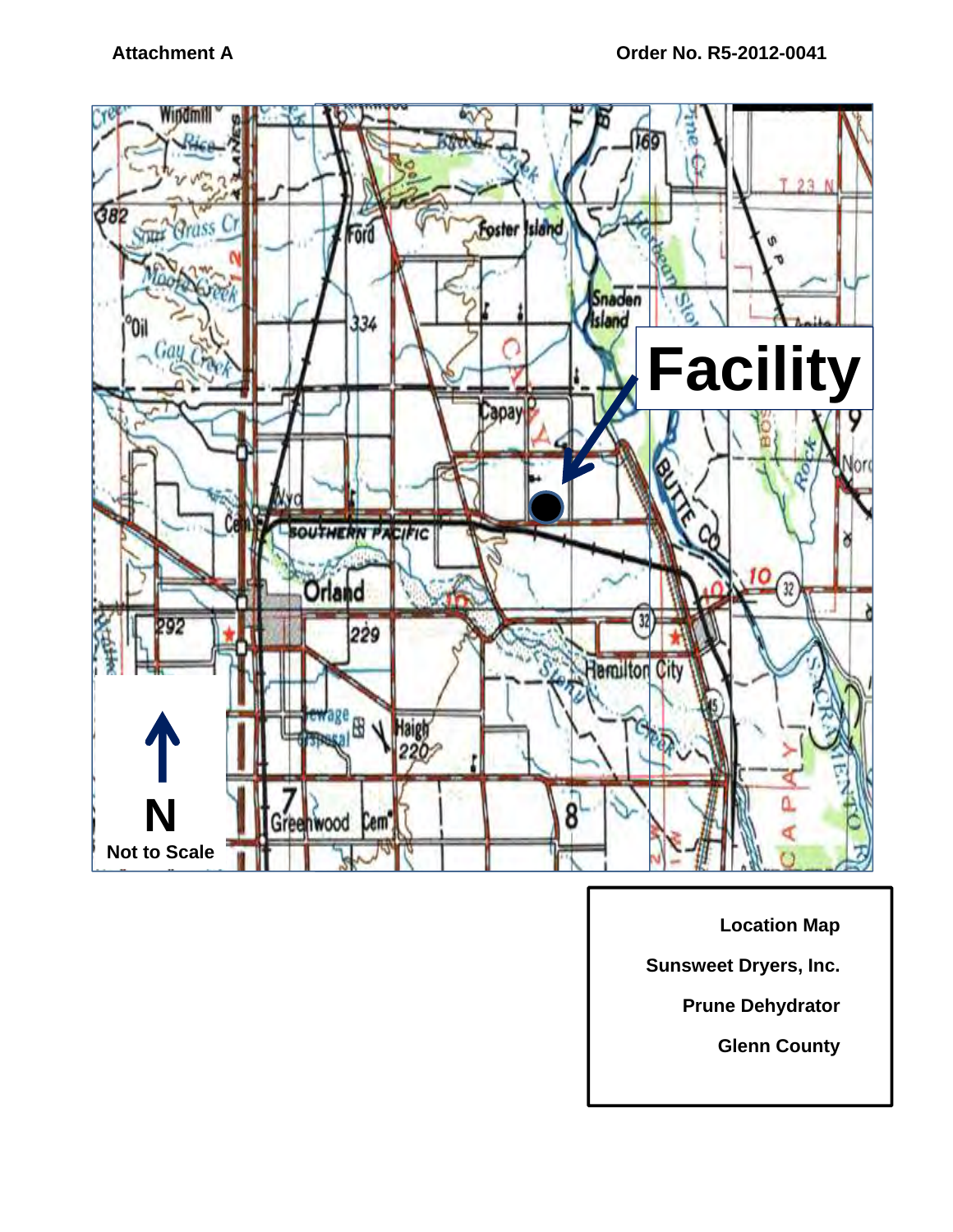

**Topographic Map** 

**Sunsweet Dryers, Inc.** 

**Prune Dehydrator** 

**Glenn County**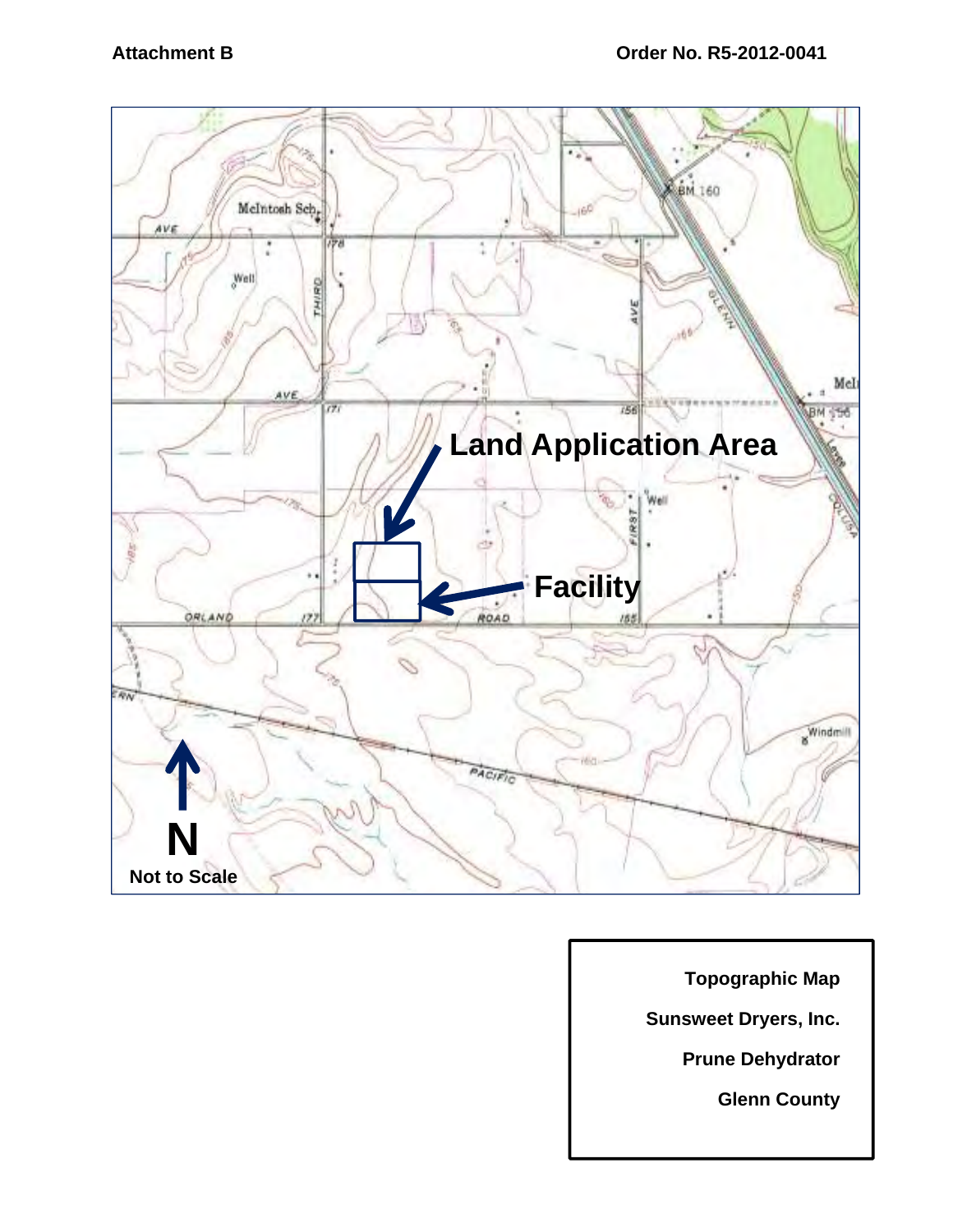# CALIFORNIA REGIONAL WATER QUALITY CONTROL BOARD CENTRAL VALLEY REGION

### MONITORING AND REPORTING PROGRAM R5-2012-0041

### SUNSWEET DRYERS, INC. PRUNE DEHYDRATOR GLENN COUNTY

This monitoring and reporting program (MRP) is required pursuant to Water Code section 13267. The Discharger shall not implement any changes to this MRP unless and until the Central Valley Water Board adopts or the Executive Officer issues a revised MRP. Changes to sample location shall be established with concurrence of Regional Water Board staff, and a description of the revised stations shall be submitted for approval by the Executive Officer. All samples should be representative of the volume and nature of the discharge or matrix of material sampled. The time, date, and location of each sample shall be recorded on the sample chain of custody form. All analyses shall be performed in accordance with Standard Provisions and Reporting Requirements for Waste Discharge Requirements, dated 1 March 1991 (Standard Provisions).

Field test instruments (such as pH) may be used provided that:

- 1. The operator is trained in the proper use of the instrument;
- 2. The instruments are calibrated prior to each use;
- 3. Instruments are serviced and/or calibrated at the recommended frequency by the manufacturer or in accordance with manufacturer instructions; and
- 4. Field calibration reports are submitted as described in the "Reporting" section of this MRP.

In addition to details specified in Standard Provisions, Provisions for Monitoring C.3., records of monitoring information shall also include the following:

- 1. Analytical method;
- 2. Measured value;
- 3. Units;
- 4. Method detection limit (MDL);
- 5. Reporting limit (RL) (i.e. a practical quantitation limit or PQL); and

All laboratory results shall be reported down to the MDL. Non-detect results shall be reported as less than the MDL (<MDL). Results above the MDL, but below the concentration of the lowest calibration standard for multipoint calibration methods or below the reporting limit for other methods, shall be flagged as estimated.

Analytical procedures shall comply with the methods and holding times specified in: *Methods for Chemical Analysis of Water and Wastes* (EPA-600/4-79-020, 1983); *Methods for Determination of Inorganic Substances in Environmental Samples* (EPA/600/R-93/100, 1993); Standard Methods for the Examination of Water and Wastewater, 20<sup>th</sup> Edition 9WEF, APHA,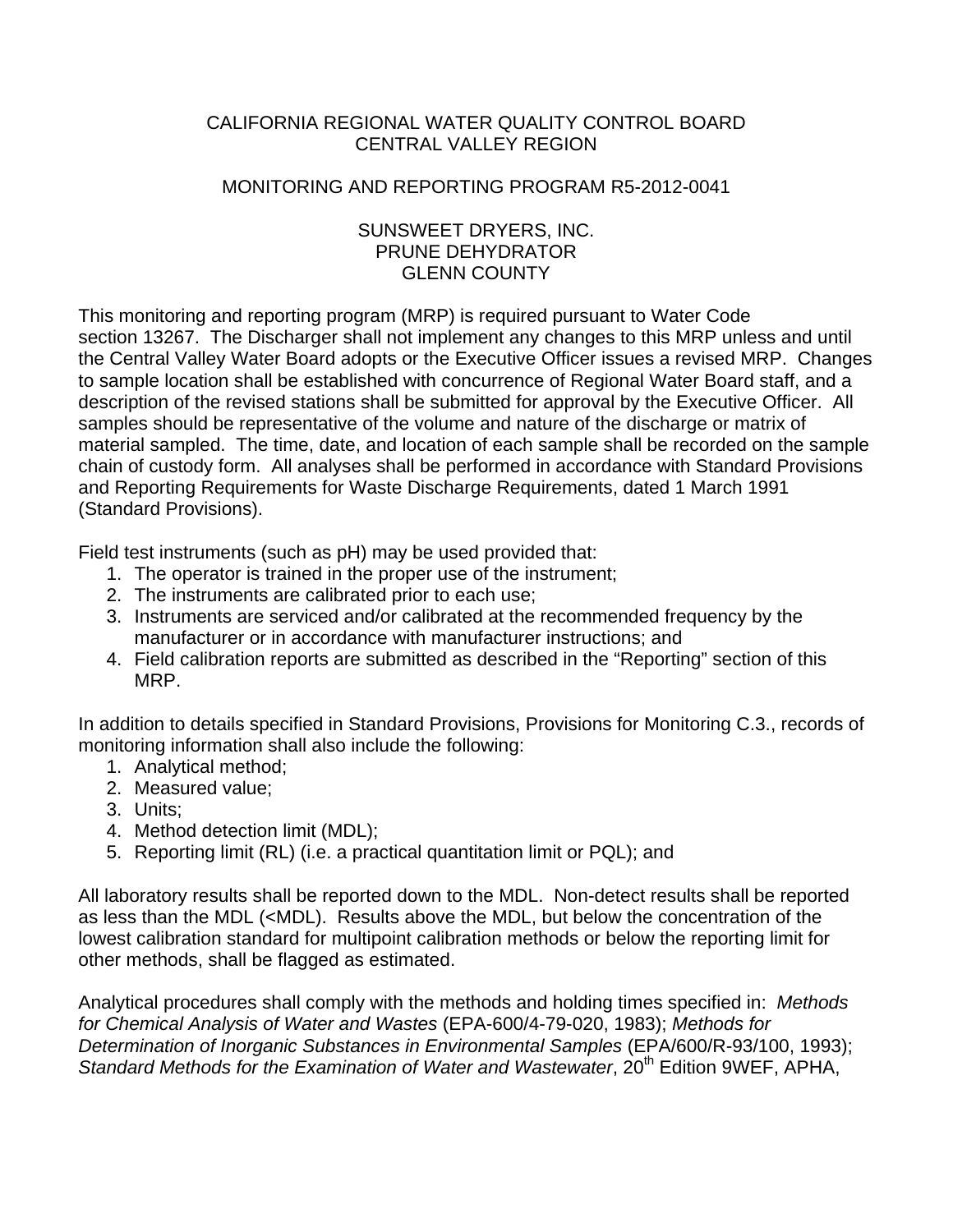AWWA); and *Soil, Plant and Water Reference Methods for the Western Region*, 2003, 2nd Edition (hereafter Western Region Methods).

## **WASTEWATER MONITORING**

Wastewater samples shall be collected after the last point of treatment at the Facility prior to dispersal into the irrigation system. The Discharger shall monitor the discharge for the constituents and frequencies specified below throughout the processing season and while there is a wastewater discharge to the land application area.

| <b>Constituent/Parameter</b>           | <b>Units</b> | <b>Sample Type</b> | <b>Sample Frequency</b> |
|----------------------------------------|--------------|--------------------|-------------------------|
| Daily Flow                             | Gallons      | Continuous         | Daily                   |
| Freeboard of Concrete Basin            | feet         | Measurement        | Weekly                  |
| pH                                     | pH units     | Grab               | Weekly                  |
| <b>Electrical Conductivity</b>         | umhos/cm     | Grab               | Weekly                  |
| Biochemical Oxygen Demand <sup>1</sup> | mg/L         | Grab               | Monthly                 |
| <b>Total Dissolved Solids</b>          | mg/L         | Grab               | <b>Monthly</b>          |
| <b>Fixed Dissolved Solids</b>          | mg/L         | Grab               | <b>Monthly</b>          |
| Total Nitrogen <sup>2</sup>            | mg/L         | Grab               | Monthly                 |
| General Minerals <sup>3</sup>          | mg/L         | Grab               | Annually                |

<sup>1</sup>Five-day, 20°C.

<sup>2</sup>Total kjeldahl nitrogen and nitrate.

 $3$ General mineral analytes may vary depending on the lab, but shall include at least the following: alkalinity, bicarbonate, boron, calcium, carbonate, chloride, hardness, magnesium, phosphorus, potassium, sodium, and sulfate. An anion/cation balance shall accompany results.

### **GROUNDWATER WELL MONITORING**

The Discharger shall monitor each groundwater monitoring well for the following:

| <b>Constituent/Parameter</b>                                                                                        | <b>Units</b>                                                          | <b>Sample Type</b>                                              | <b>Sample Frequency<sup>2</sup></b>                                                                                                                                                    |  |
|---------------------------------------------------------------------------------------------------------------------|-----------------------------------------------------------------------|-----------------------------------------------------------------|----------------------------------------------------------------------------------------------------------------------------------------------------------------------------------------|--|
| <b>Groundwater Elevation</b><br><b>Groundwater Gradient</b><br><b>Groundwater Direction</b><br>pH<br>EC<br>Nitrogen | 0.01 feet MSL<br>feet/foot<br>degrees<br>pH Units<br>umhos/cm<br>mg/L | Measurement<br>Calculated<br>Calculated<br>Grab<br>Grab<br>Grab | Twice per Year <sup>1</sup><br>Twice per Year <sup>1</sup><br>Twice per Year <sup>1</sup><br>Twice per Year <sup>1</sup><br>Twice per Year <sup>1</sup><br>Twice per Year <sup>1</sup> |  |
| <b>Total Dissolved Solids</b>                                                                                       | mg/L                                                                  | Grab                                                            | Twice per Year <sup>1</sup>                                                                                                                                                            |  |

<sup>1</sup>Monitoring shall be performed at the height of the wet (typically January/February) and dry (typically August/September) seasons.

 $27$ he Discharger may propose a reduction in frequency to annually provided the data demonstrate no significant differences in groundwater quality. Upgradient (i.e. background) and downgradient data shall be evaluated to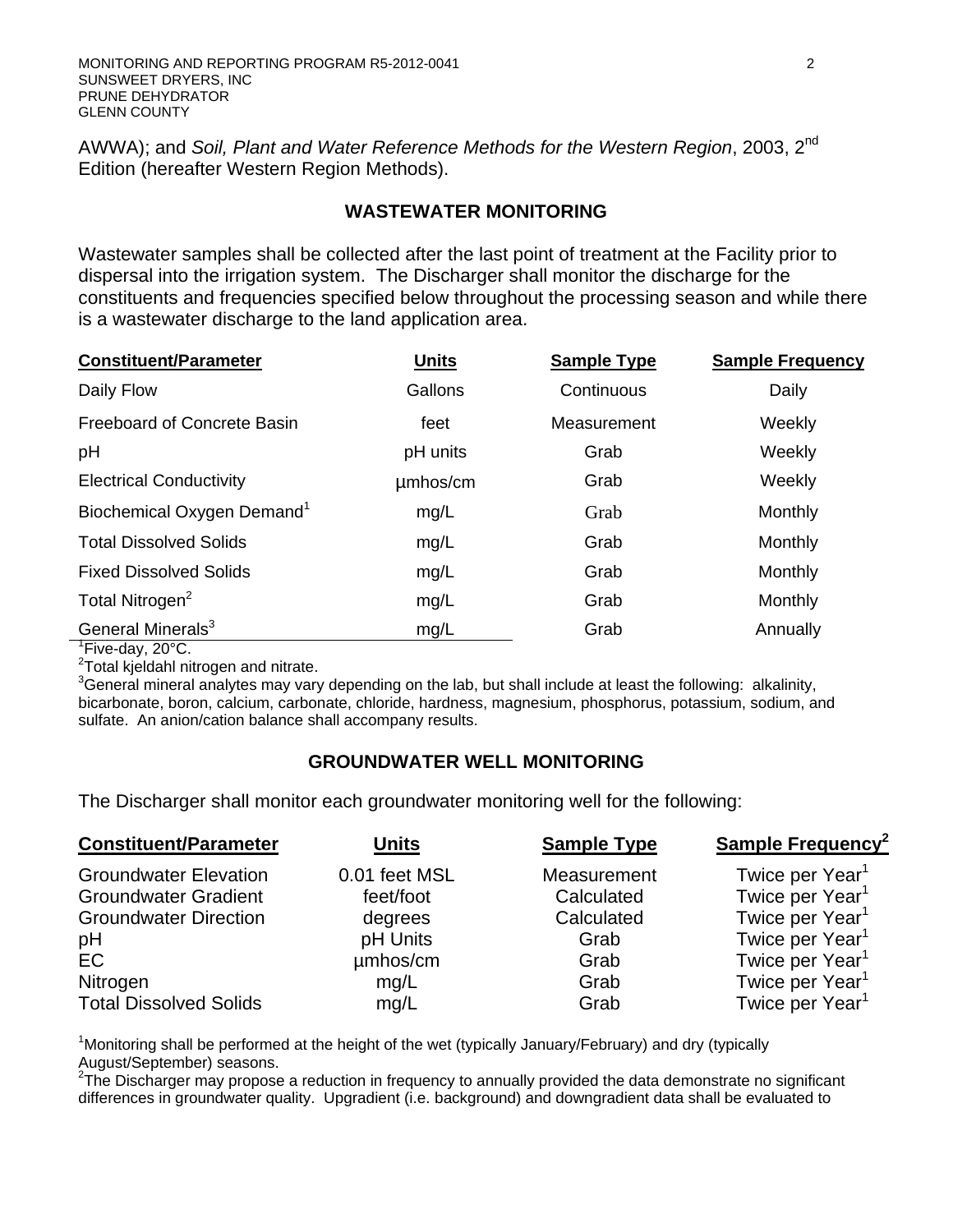determine if there are significant differences in water quality. Reductions in monitoring frequency shall not occur until approved by the Executive Officer.

#### **ONSITE WATER SUPPLY MONITORING**

The supply water (source well) for the Facility shall be monitored for the following:

| <b>Constituent/Parameter</b>   | Units    | <b>Sample Type</b> | <b>Sample Frequency<sup>2</sup></b> |
|--------------------------------|----------|--------------------|-------------------------------------|
| <b>Electrical Conductivity</b> | umhos/cm | Grab               | Twice per Year <sup>1</sup>         |
| <b>Total Nitrogen</b>          | mg/L     | Grab               | Twice per Year <sup>1</sup>         |
| <b>Total Dissolved Solids</b>  | mg/L     | Grab               | Twice per Year <sup>1</sup>         |
| pH                             | pH Units | Grab               | Twice per Year <sup>1</sup>         |

<sup>1</sup>Monitoring shall be performed at the height of the wet (typically January/February) and dry (typically August/September) seasons. Dry season monitoring should be conducted at the end of the processing season

(typically September).<br><sup>2</sup>The Discharger may propose a reduction in frequency to annually provided the data demonstrate no significant seasonal variations in water quality. Reductions in monitoring frequency shall not occur until approved by the Executive Officer. Monitoring data from other programs may be substituted provided that compounds in that program include those in the table above.

### **IRRIGATION WATER SUPPLY MONITORING**

The supplemental irrigation supply water (agricultural irrigation well(s)) for the land application area shall be monitored for the following:

| <b>Constituent/Parameter</b>   | <u>Units</u> | <b>Sample Type</b> | <b>Sample Frequency<sup>2</sup></b> |
|--------------------------------|--------------|--------------------|-------------------------------------|
| <b>Electrical Conductivity</b> | umhos/cm     | Grab               | Twice per Year <sup>3</sup>         |
| Total Nitrogen <sup>1</sup>    | mg/L         | Grab               | Twice per Year <sup>3</sup>         |
| <b>Total Dissolved Solids</b>  | mg/L         | Grab               | Twice per Year <sup>3</sup>         |
| pH                             | pH Units     | Grab               | Twice per Year <sup>3</sup>         |

<sup>1</sup>Total kjeldahl nitrogen plus nitrate

<sup>2</sup>The Discharger may propose a reduction in frequency to annually provided the data demonstrate no significant seasonal variations in water quality. Reductions in monitoring frequency shall not occur until approved by the Executive Officer. Monitoring data from other programs may be substituted provided that compounds in that program include those in the table above.

<sup>3</sup>Monitoring shall be performed at the height of the wet (typically January/February) and dry (typically August/September) seasons. Dry season monitoring should be conducted at the end of the processing season (typically September).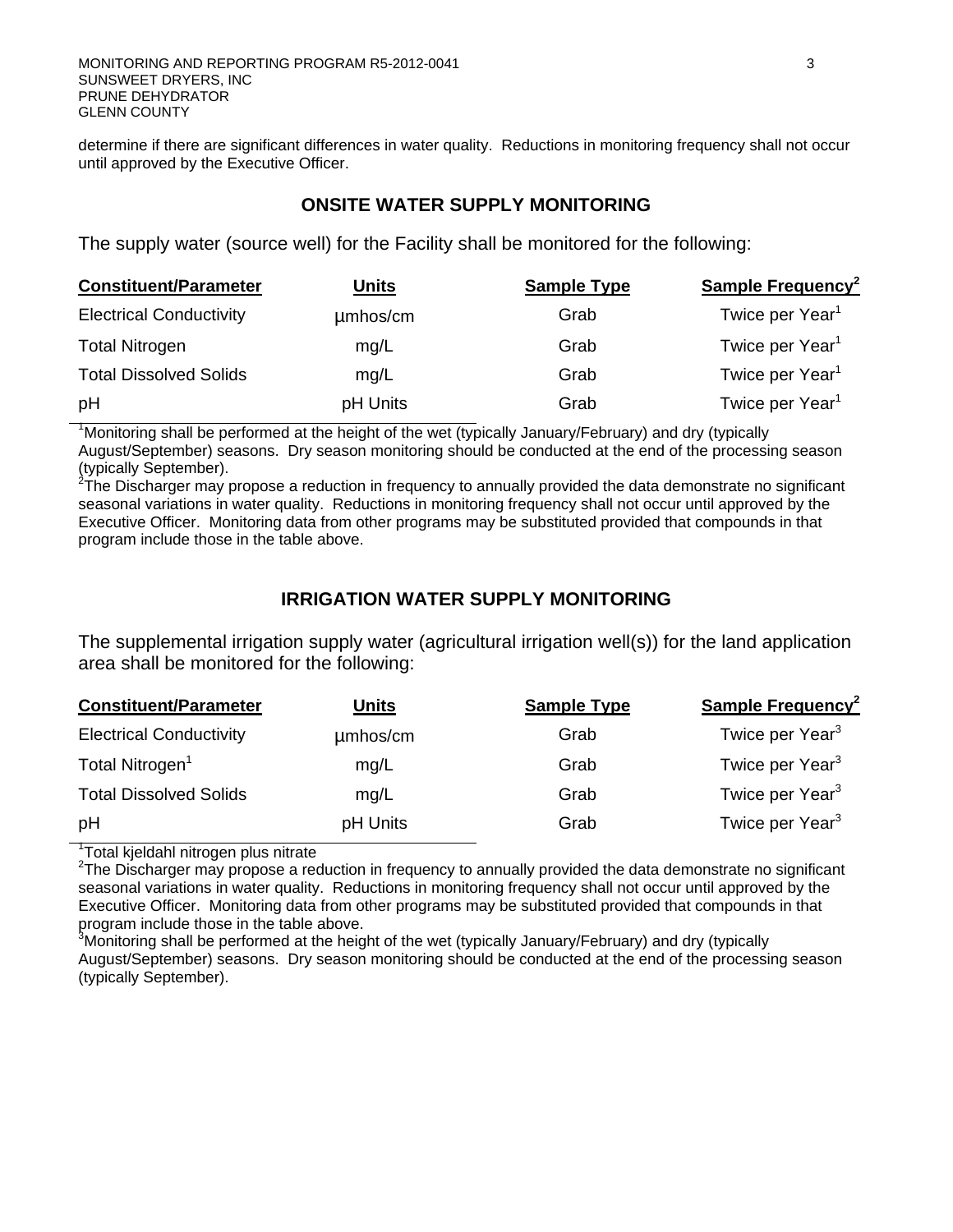## **LAND APPLICATION AREA MONITORING**

The Discharger shall monitor the land application area throughout the processing season and while there is a discharge. Monitoring of the land application area shall include the following:

| <b>Constituent/Parameter</b>                                                                  | <b>Units</b>                                    | <b>Sample Type</b>                     | <b>Sample Frequency</b>                                                 |
|-----------------------------------------------------------------------------------------------|-------------------------------------------------|----------------------------------------|-------------------------------------------------------------------------|
| Supplemental Irrigation Flow                                                                  | Gallons per Well                                | Calculated                             | Daily <sup>4</sup>                                                      |
| Rainfall                                                                                      | Inches                                          | Measured <sup>1</sup>                  | Daily <sup>4</sup>                                                      |
| Wastewater flow                                                                               | Gallons                                         | Metered                                | Daily <sup>4</sup>                                                      |
| Wastewater application area                                                                   | Acres                                           | N/A                                    | Daily <sup>4</sup>                                                      |
| Wastewater application rate                                                                   | gal/acre-day                                    | Calculated                             | Daily <sup>4</sup>                                                      |
| BOD loading $^2$                                                                              |                                                 |                                        |                                                                         |
| Day of application                                                                            | lbs/acre                                        | Calculated                             | Daily <sup>4</sup>                                                      |
| Cycle average                                                                                 | lbs/acre/day                                    | Calculated                             | Daily <sup>4</sup>                                                      |
| Nitrogen loading <sup>3</sup><br>From wastewater<br>From irrigation water<br>From fertilizers | lbs/acre/year<br>lbs/acre/year<br>lbs/acre/year | Calculated<br>Calculated<br>Calculated | Annually <sup>5</sup><br>Annually <sup>5</sup><br>Annually <sup>5</sup> |
| Inorganic TDS loading <sup>3</sup>                                                            | lbs/acre/year                                   | Calculated                             | Annually <sup>5</sup>                                                   |

<sup>1</sup>Data obtained from the nearest National Weather Service rain gauge is acceptable.

 $2$ Loading rate to be calculated using the applied volume of wastewater, applied acreage, and average of the two most recent concentrations for BOD. The BOD loading rates shall be divided by the number of days between applications to determine cycle average.

 $3$ Wastewater nitrogen and inorganic TDS loading shall be calculated as a flow-weighted average using the applied volume of wastewater, actual application area, and the average concentration of total nitrogen and inorganic TDS for the season (staring as zero each January 1).

4 Reporting frequency shall be Monthly.

<sup>5</sup>Reporting frequency shall be Annually.

During the processing season the Discharger shall inspect the wastewater land application area **at least once daily prior to and during discharge events** and observations from those inspections shall be documented for inclusion in the monthly monitoring reports. The following items shall be documented for each area to be irrigated on that day:

- 1. Soil saturation, ponding, and evidence of soil clogging;
- 2. Potential runoff to off-site areas and/or surface water;
- 3. Accumulation of organic solids at soil surface;
- 4. Odors that have the potential to be objectionable at or beyond the property boundary; and
- 5. Vector Insects.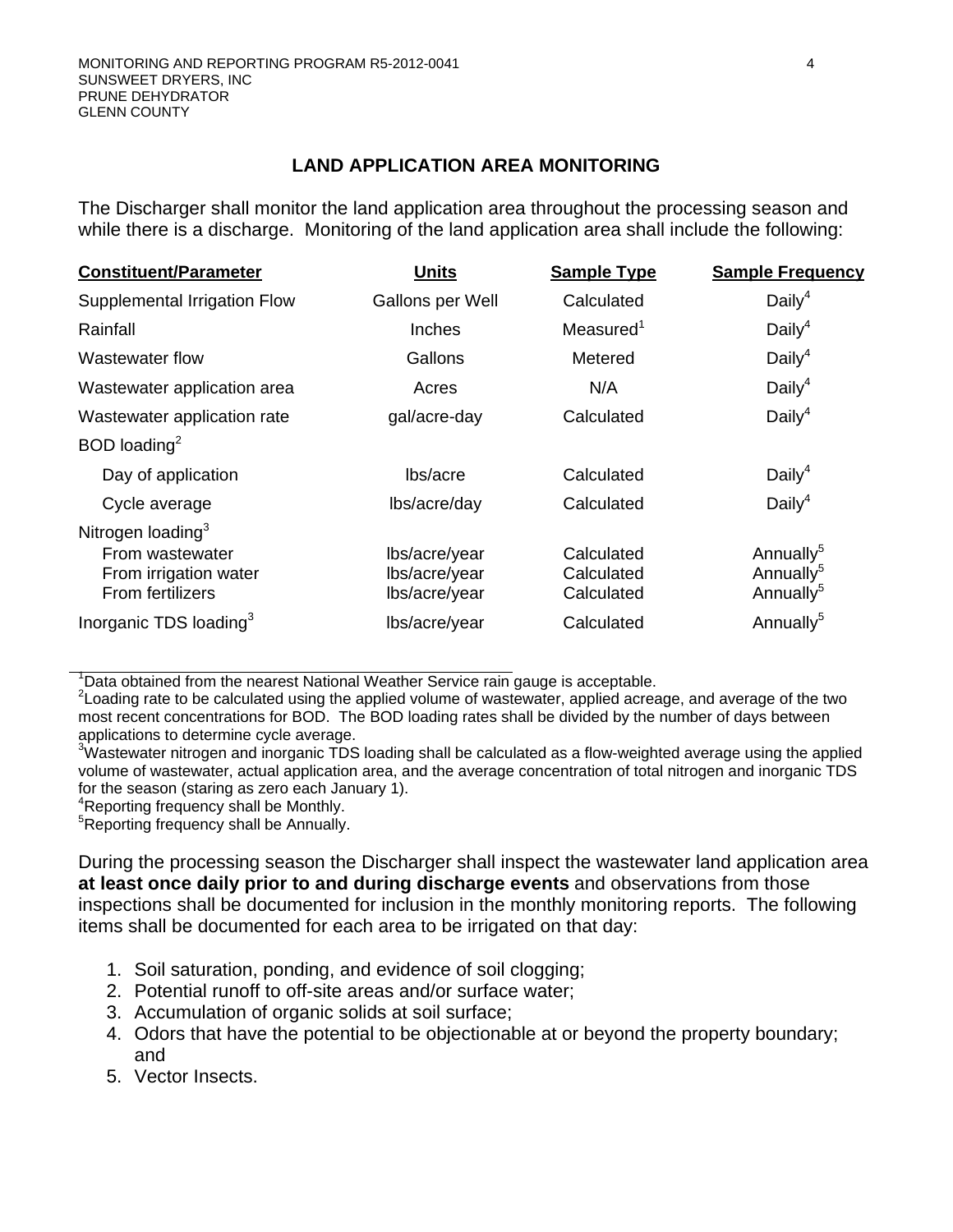# **SOLIDS/POMACE DISPOSAL MONITORING**

The Discharger shall record and report **monthly** the quantity, disposal location, hauler, and method of disposal of solids and prune/walnut waste generated during the process season.

The storage of any solids and prune/walnut waste shall be described. The description shall include the material stored, approximate amount, location of storage, and measures implemented to prevent leachate generation or control and dispose of any leachate that is generated.

# **DOMESTIC LEACHFIELD AND SEPTIC TANK MONITORING**

Septic tank maintenance inspections (including tank sludge level measurement) shall be performed at least **once every 5 years**. The leachfield(s) that is used to dispose of domestic wastewater shall be monitored and reported **monthly** when the Facility is in operation for signs of surfacing effluent and excessive weed growth.

# **REPORTING**

The Discharger shall report monitoring data and information as required in this MRP as required in the Standard Provisions.

In reporting monitoring data, the Discharger shall arrange the data in tabular form so that the date, sample type (e.g. wastewater, water supply), sample location, and the reported analytical result for each sample are readily discernable. The data shall be summarized in such a manner to clearly illustrate compliance with waste discharge requirements and spatial or temporal trends, as applicable. The results of analyses performed in accordance with specified test procedures, taken more frequently than required at the locations specified in this MRP, shall be reported to the Central Valley Water Board and used in determining compliance.

# **A. Monthly Monitoring Reports**

Monthly reports shall be submitted to the Central Valley Water Board on the **1st day of the second month following sampling** (i.e., the September report is due by 1 November). Wastewater monitoring is required in months when the facility is actively processing prunes, walnuts, or performing cleaning activities prior to or after processing.

# **B. Annual Report**

An annual report shall be submitted to the Central Valley Water Board by **1 February of the year following the processing season**. The Annual Report shall include the following:

1. The names and telephone numbers of persons to contact regarding emergency and routine situations;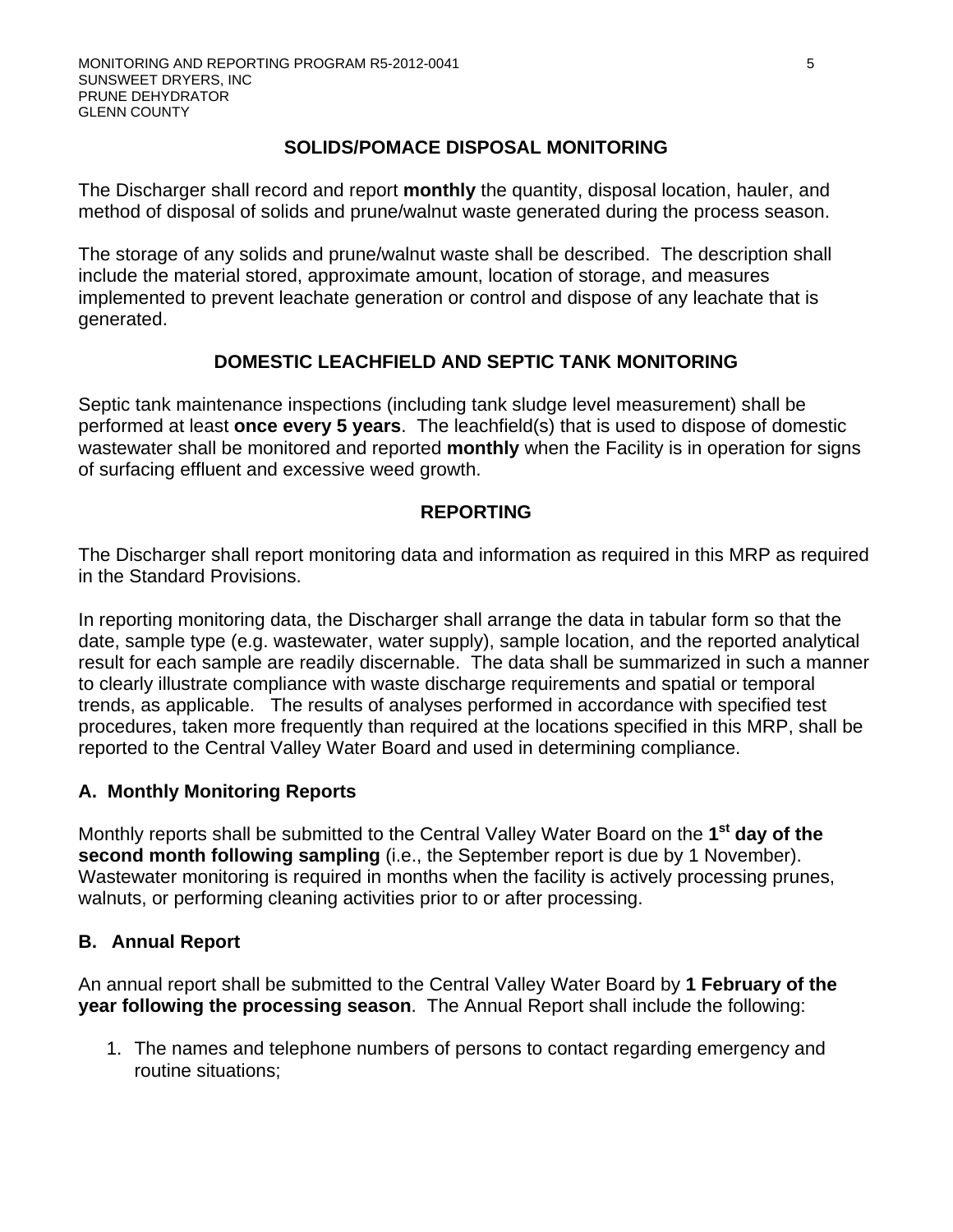- 2. A statement certifying when the flow meter and other monitoring instruments and devices were last calibrated, including identification of who performed the calibrations (Standard Provision C.4.);
- 3. A summary and discussion of the compliance record for the reporting period. If violations have occurred, the report shall also discuss corrective actions taken and planned to bring the discharge into full compliance with this Order;
- 4. A discussion on the type of crops grown and their nutrient requirements; and
- 5. A discussion on loading rates.

A transmittal letter shall accompany each self-monitoring report. The letter shall discuss any violations during the reporting period and all actions taken or planned for correcting violations, such as operation of facility modifications. If the Discharger has previously submitted a report describing corrective actions and/or a time schedule for implementing the corrective actions, reference to the previous correspondence will be satisfactory. The transmittal letter shall contain the certification statement by the Discharger or the Discharger's authorized agent, as described in the Standard Provisions General Reporting Requirements Section B. 3.

The Discharger shall implement the above monitoring program on the first day of the month following adoption of this Order.

*Original signed by*

Ordered by:

PAMELA C. CREEDON, Executive Officer

**\_\_\_\_\_\_\_\_\_***8 June 2012\_\_\_\_\_\_\_\_\_* **\_\_\_\_\_** 

(date)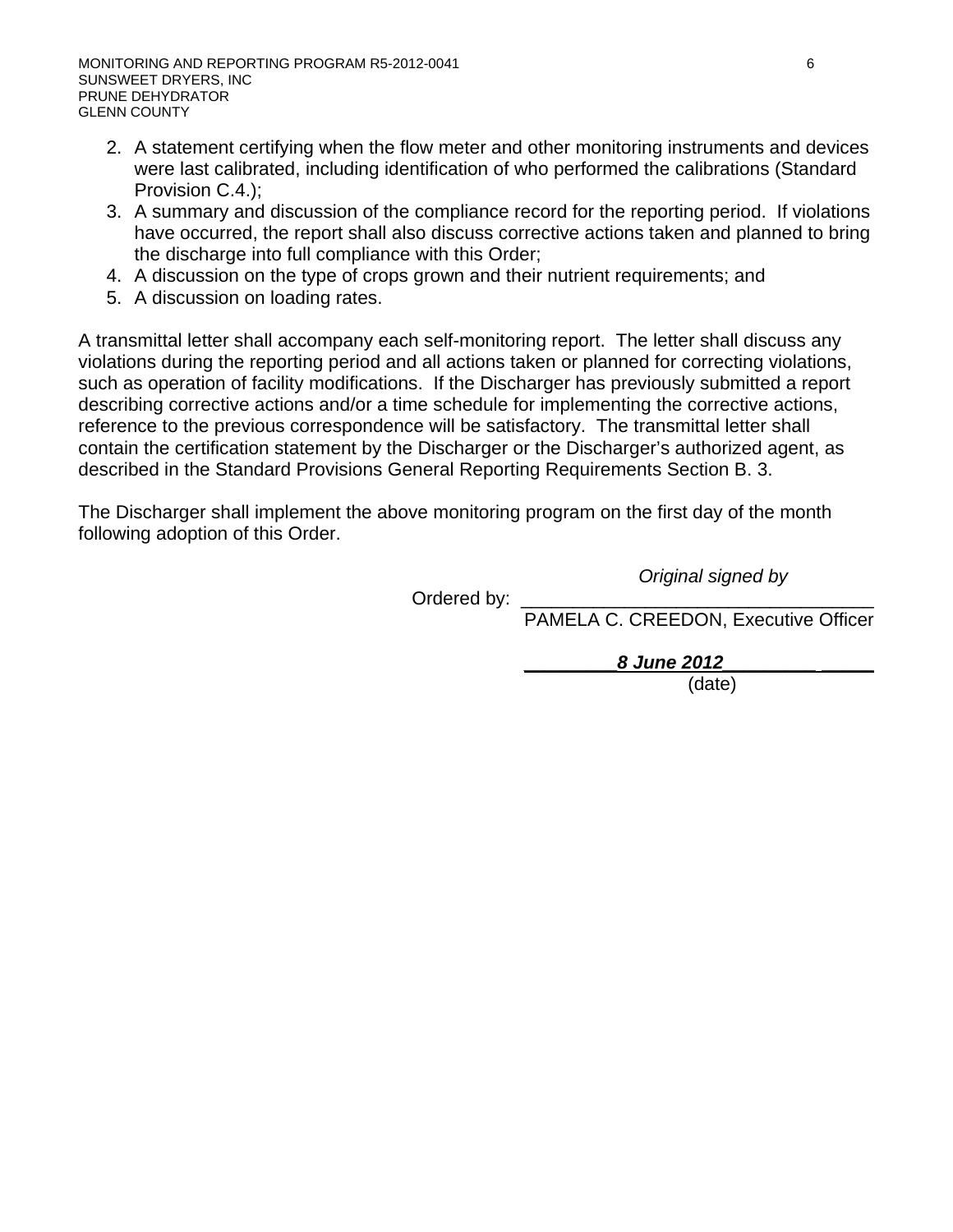## **INFORMATION SHEET**

WASTE DISCHARGE REQUIREMENTS ORDER R5-2012-0041 SUNSEET DRYERS, INC. PRUNE DEHYDRATOR GLENN COUNTY

# **Background**

Sunsweet Dryers, Inc. ("Discharger"), owns and operates as a prune dehydrating plant in Glenn County California, Section 11, T22N, R2W, MDB&M, with surface water drainage to Stony Creek, under existing Waste Discharge Requirements (WDRs) Order No. 91-165. The Discharger currently is permitted to discharge up to 90,000 gallons per day of prune wash water, for a total annual discharge of 2.9 million gallons.

The wastewater is used to supplement irrigation water for the Discharger's pasture land, which they lease out to a neighboring cattle ranch. Solids are first separated out of the prune waste water using a water separator screen prior to its discharge to a 166,000-gallon aerated, concrete sump. Solids are transported off site for disposal at a permitted green waste recycling facility. Up to 90,000 gals/day of wastewater is then pumped via pipeline to a number of check valves to mix with 164,000 gals/day of irrigation water before being gravity feed to a 26-acre, pasture land, flood irrigation field. The processing season occurs for a four to eight week period from early August to mid-September most years.

For this permit update, the Discharger plans to add a walnut hulling and wash process to the facility operations. The walnut hulling process will add an additional 6,000 gpd to the facility's discharge. This additional water is used in the dipping/floating of the walnuts through a rinse tank to remove dirt from the outer shell. However, walnut hulling would typically be carried out at the facility in late September and November after the prune processing season is ended. This additional process would add approximately 300,000 gallons/year to the 2.9 million gallon yearly discharge the facility is currently permitted for.

Current and future wastewater flows are presented in the table below:

|                                                   | Total Wastewater Generated per Year (gallons) <sup>1</sup> |
|---------------------------------------------------|------------------------------------------------------------|
| <b>Facility Capacity (as-built)</b>               | 2,914,525                                                  |
| <b>Future Capacity</b>                            | 3,200,000                                                  |
| Includes both prune and walnut process wastewater |                                                            |

# **Loading Rates**

The Discharger sampled the process wastewater in June 2011. Wastewater is collected and combined within concrete storage basin located at the Facility prior to land application; thus although there are variations in the volume and quantity of the wastewater generated on a daily basis, the variations are normalized in the storage basin. Therefore, a composite sample is considered representative of the wastewater discharged to the land application area. The constituents of concern in the sample were biochemical oxygen demand (BOD) and nitrogen.

The Report of Waste Discharge (RWD) provided an analysis of loading rates for BOD and nitrogen. The analysis was performed in accordance with the *Manual of Good Practice for Land Application of Food Processing/Rinse Water* (the "Food Processing Manual"), published by the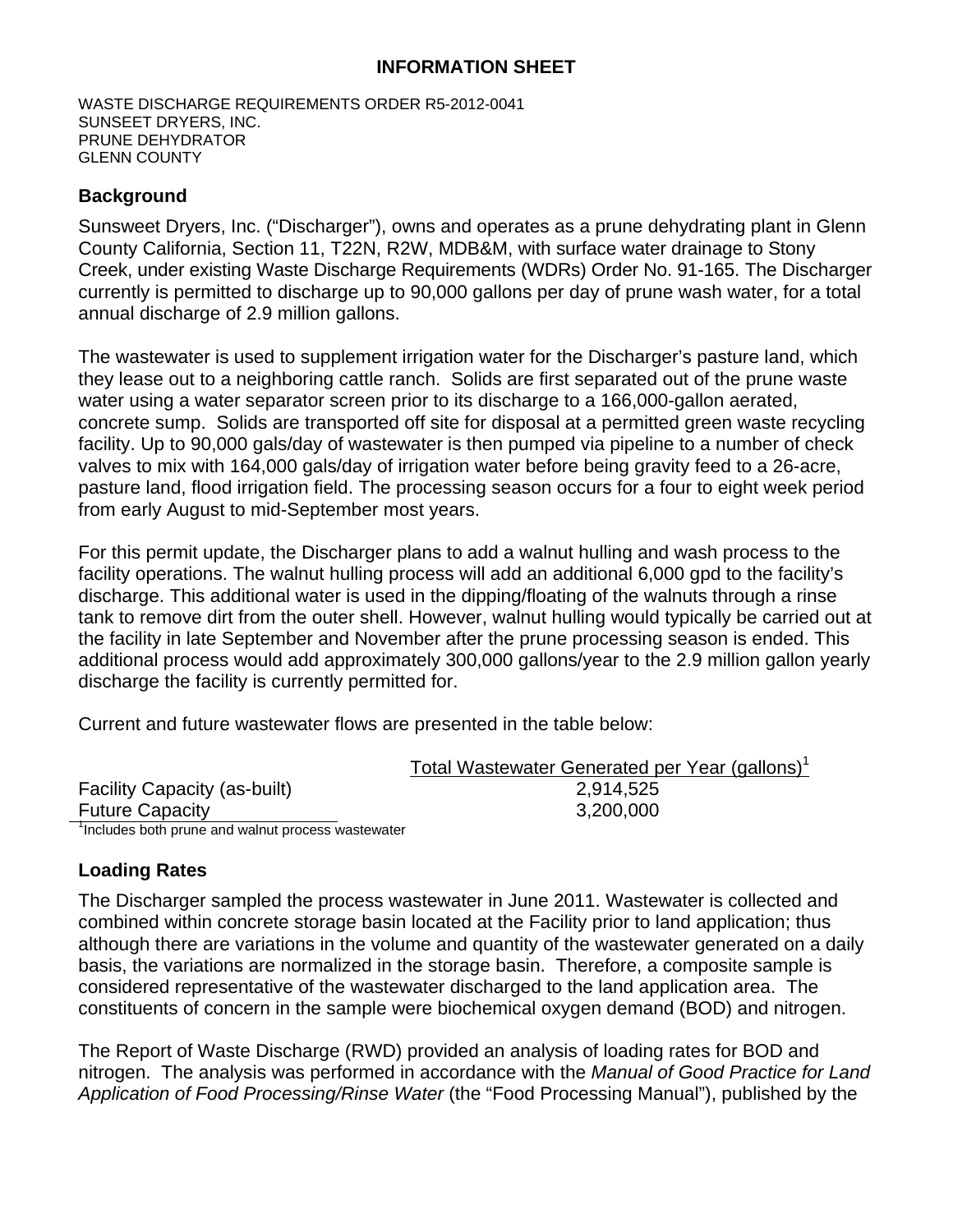SUNSWEET DRYERS, INC. PRUNE DEHYDRATOR GLENN COUNTY

California League of Food Processors, which measures the acceptability of wastewater application according to risk categories. A Risk Category 1 is the lowest category and means that loading rates are substantially below agronomic rates and that the risk to groundwater is indistinguishable from good farming practices. It should be noted that although the Food Processing Manual has not been subject to scientific peer review, the Central Valley Water Board was consulted during its preparation. Compliance with the guidelines in the Food Processing Manual demonstrates that the Discharger is implementing treatment and control measures consistent with those promoted by the industry to limit the potential for groundwater degradation.

BOD loading would not exceed 35 pounds per acre per day at future capacity based on waste water sampling to date. For a Risk Category 1, the loading rate for BOD must not exceed 50 pounds per acre per day. In addition, BOD loading rates should not exceed 100 lbs per acre per day in order to avoid nuisance conditions (USEPA Publication No. 625/3-77-007C, *Pollution Abatement in the Fruit and Vegetable Industry*). The BOD loading rates proposed in the RWD are below the nuisance loading rate and threshold for a Risk Category 1.

For a Risk Category 1, the loading rate of nitrogen must be less than half of the agronomic rate of the crop on an annual basis; the typical nitrogen requirement for pasture land is 200 lbs per acre per year. At current Facility capacity, the RWD estimated the wastewater nitrogen loading at 6 pounds per acre per year.

According to the Food Processing Manual*,* the loading rates calculated in the RWD for BOD and nitrogen are significantly below the threshold for a Risk Category 1*;* meaning that the risk to groundwater from the discharge is indistinguishable from good farming practices and the discharge will not result in any measureable groundwater degradation.

#### **Groundwater Conditions**

Local groundwater quality was obtained from the source well at the Facility, agricultural wells at the land application area and three onsite groundwater monitoring wells; TDS concentrations ranged from 220 mg/L to 480 mg/L and electrical conductivity ranged from 428 (source well) to 873 umhos/cm (Ag well).

#### **Antidegradation**

The antidegradation directives of State Water Board Resolution 68-16 (*The Statement of Policy with Respect to Maintaining High Quality Waters in California*) (hereafter Resolution 68-16) require that waters of the State that are better in quality than established water quality objectives be maintained "consistent with maximum benefit to the people of the State." Waters can be of high quality for some constituents or beneficial uses and not others. Policy and procedures for complying with this directive are set forth in the Basin Plan.

The discharge is consistent with Resolution 68-16 because: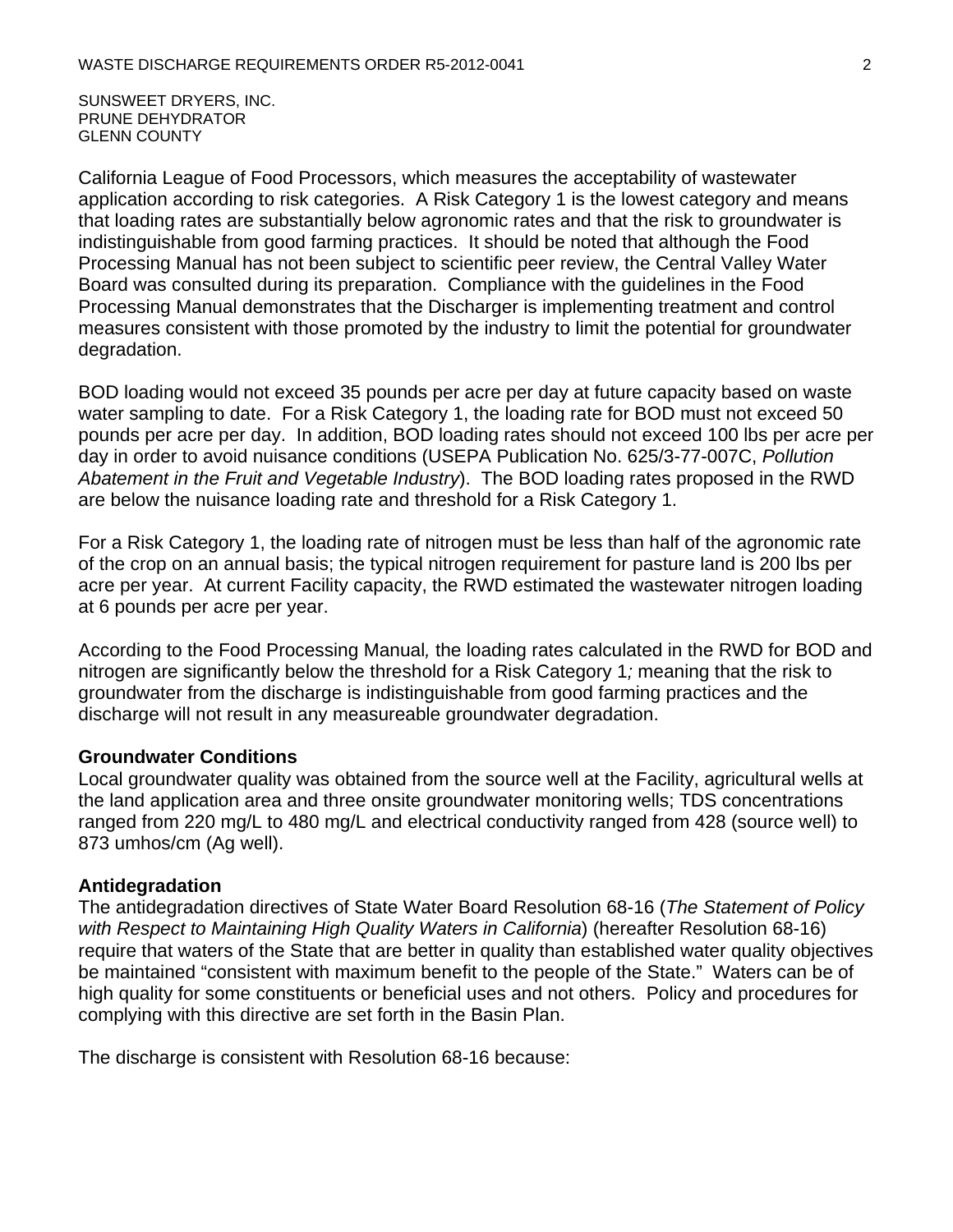SUNSWEET DRYERS, INC. PRUNE DEHYDRATOR GLENN COUNTY

- a. The discharge is consistent with the maximum benefit to the people of the State. The Discharger provides jobs in a small, economically-disadvantaged community. In addition, the use of wastewater for irrigation of crops results in the Discharger using less supplemental irrigation well water which is a benefit to the people of the State;
- b. The discharge will not unreasonably affect present and anticipated beneficial uses because the discharge will not result in any measurable groundwater degradation. Wastewater is land applied below agronomic loading rates and supplemented with fresh irrigation water;
- c. The discharge will not result in water quality less than that prescribed in state and regional policies, including violation of one or more water quality objectives. Groundwater under the land application area is not and will not be impacted by the discharge and does not exceed water quality objectives;
- d. The Discharger implements BPTC by removing solids from the wastewater, storage of wastewater in a concrete lined tank, application of wastewater below agronomic loading rates, and daily inspection of the land application area during the discharge season.

#### **Title 27**

The California Code of Regulations, title 27 ("Title 27") contains regulatory requirements for the treatment, storage, processing, and disposal of solid waste. However, Title 27 exempts certain activities from its provisions. Discharges regulated by this Order are exempt from Title 27 pursuant to provisions that exempt wastewater. The exemption, found at Title 27, section 20090(b), is described below:

 (b) Wastewater – Discharges of wastewater to land, including but not limited to evaporation ponds, percolation ponds, or subsurface leachfields, if the following conditions are met:

(1) The applicable regional water quality control board has issued WDRs, or waived such issuance;

(2) The discharge is in compliance with the applicable water quality control plan; and

(3) The wastewater does not need to be managed … as a hazardous waste.

The discharge authorized by this Order is exempt from Title 27 because:

- **The Central Valley Water Board is issuing waste discharge requirements that will be** protective of groundwater. The antidegradation analysis provided in the RWD demonstrated that the discharge will not result in any measureable groundwater degradation;
- The discharge complies with the Basin Plan; groundwater quality below the land application site does not exceed water quality objectives. The Discharger has demonstrated that the application of wastewater below agronomic loading rates to 26 acres of grassland for a short period of time (approximately 60 days annually) will not result in measureable groundwater degradation;